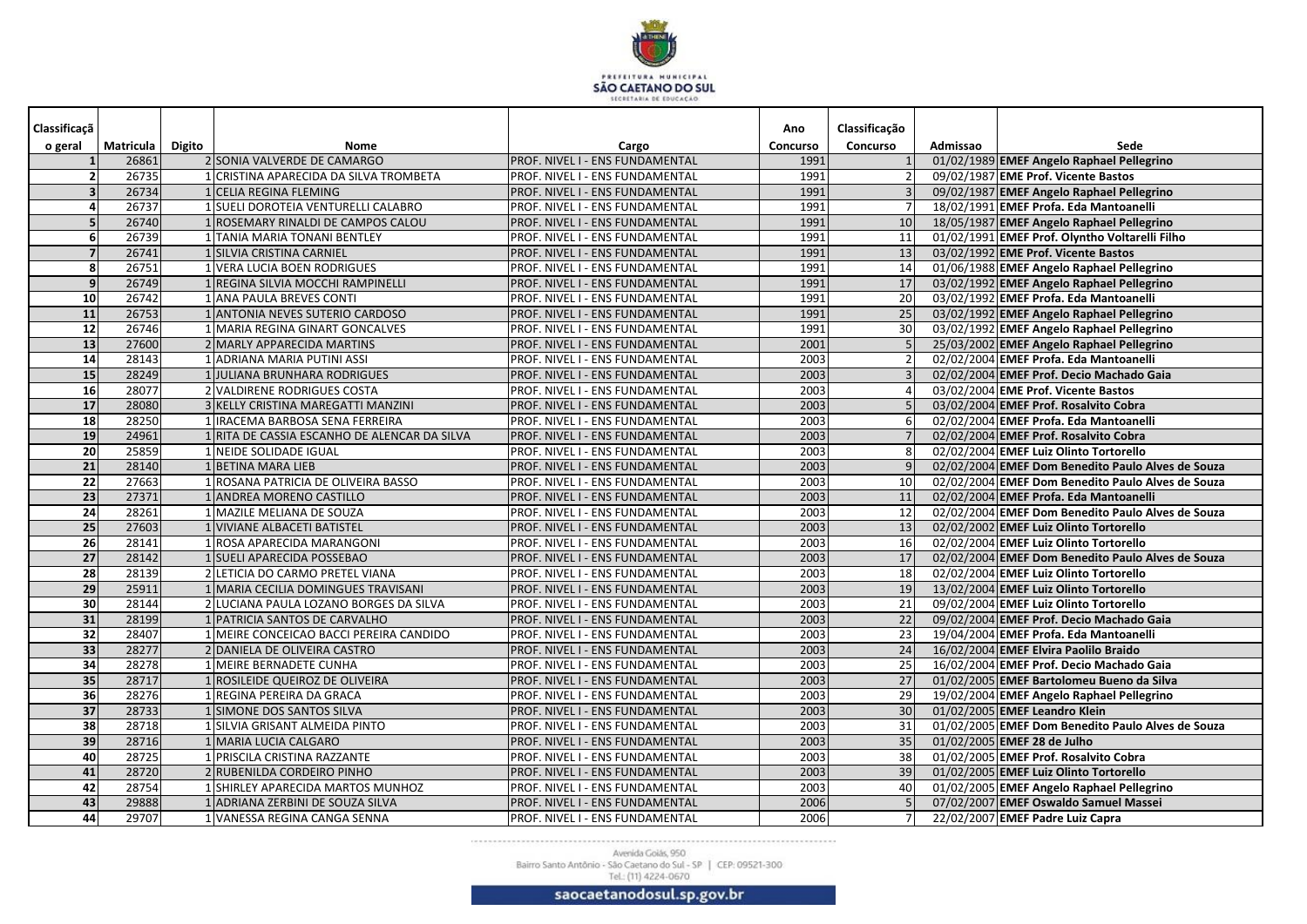

| 45              | 29726 | 1 DEBORA LIMA PAVANI                  | PROF. NIVEL I - ENS FUNDAMENTAL        | 2006 |                 | 09/02/2007 EME Prof. Vicente Bastos               |
|-----------------|-------|---------------------------------------|----------------------------------------|------|-----------------|---------------------------------------------------|
| 46              | 29757 | PAMELA DE LIMA FERREIRA               | PROF. NIVEL I - ENS FUNDAMENTAL        | 2006 | 10 <sup>1</sup> | 07/02/2007 EME Prof. Vicente Bastos               |
| 47              | 29759 | <b>GLAUCIANA OLIVEIRA DE SOUSA</b>    | PROF. NIVEL I - ENS FUNDAMENTAL        | 2006 | 11              | 07/02/2007 EMEF Sylvio Romero                     |
| 48              | 29849 | SIMONE MARTINS DE SOUZA               | PROF. NIVEL I - ENS FUNDAMENTAL        | 2006 | 12              | 07/02/2007 EMEF Profa. Eda Mantoanelli            |
| 49              | 29841 | ANA PAULA PINHO KORDASH               | PROF. NIVEL I - ENS FUNDAMENTAL        | 2006 | 13              | 07/02/2007 EMEF Leandro Klein                     |
| 50              | 29708 | VANIA APARECIDA FERNANDES             | PROF. NIVEL I - ENS FUNDAMENTAL        | 2006 | 14              | 07/02/2007 EMEF Leandro Klein                     |
| 51              | 29211 | <b>CRISTIANE MARTINS CAMPOI</b>       | PROF. NIVEL I - ENS FUNDAMENTAL        | 2006 | 15              | 07/02/2007 EMEF 28 de Julho                       |
| 52              | 29743 | PATRICIA RIBEIRO FERRACINI MORO       | PROF. NIVEL I - ENS FUNDAMENTAL        | 2006 | 16              | 07/02/2007 EMEF Sylvio Romero                     |
| 53              | 29720 | 2 ANA MARIA LUIZ RUMY                 | PROF. NIVEL I - ENS FUNDAMENTAL        | 2006 | 17              | 13/02/2007 EMEF 28 de Julho                       |
| 54              | 27634 | TANIA APARECIDA FERREIRA PINTO        | PROF. NIVEL I - ENS FUNDAMENTAL        | 2006 | 22              | 07/02/2007 EMEF Dom Benedito Paulo Alves de Souza |
| 55              | 29706 | VANESSA CRISTINA RODRIGUES DA COSTA   | PROF. NIVEL I - ENS FUNDAMENTAL        | 2006 | 23              | 07/02/2007 EMEF Dom Benedito Paulo Alves de Souza |
| 56              | 29730 | <b>SHIRLEI BERGHI MATHEOS</b>         | PROF. NIVEL I - ENS FUNDAMENTAL        | 2006 | 24              | 07/02/2007 EMEF Leandro Klein                     |
| 57              | 29811 | <b>CLEUSA GUELLA DAGA</b>             | PROF. NIVEL I - ENS FUNDAMENTAL        | 2006 | 27              | 08/02/2007 EMEF Sylvio Romero                     |
| 58              | 29709 | VANUSA NEVES E SILVA                  | PROF. NIVEL I - ENS FUNDAMENTAL        | 2006 | 29              | 08/02/2007 EMEF Leandro Klein                     |
| 59              | 29252 | MARJORIE REGINA DE SOUSA              | PROF. NIVEL I - ENS FUNDAMENTAL        | 2006 | 30 <sup>1</sup> | 08/02/2007 EME Prof. Vicente Bastos               |
| $\overline{60}$ | 27624 | <b>CINIRA FERNANDES BELO</b>          | PROF. NIVEL I - ENS FUNDAMENTAL        | 2006 | 33 <sup>1</sup> | 08/02/2007 EMEF Prof. Olyntho Voltarelli Filho    |
| 61              | 28381 | MARISA ALVES DE SOUZA                 | PROF. NIVEL I - ENS FUNDAMENTAL        | 2006 | 35              | 08/02/2007 EMEF Luiz Olinto Tortorello            |
| 62              | 29714 | FLAVIA BASOTI VASSOLER VIEIRA         | PROF. NIVEL I - ENS FUNDAMENTAL        | 2006 | 36              | 13/02/2007 EMEF Angelo Raphael Pellegrino         |
| 63              | 29889 | ALESSANDRA FREIRE DE ABREU CARVALHO   | PROF. NIVEL I - ENS FUNDAMENTAL        | 2006 | 37              | 12/02/2007 EMEF 28 de Julho                       |
| 64              | 29881 | SOLANGE DE NATALI PADOVAN             | PROF. NIVEL I - ENS FUNDAMENTAL        | 2006 | 38              | 13/02/2007 EMEF Sylvio Romero                     |
| 65              | 29715 | 1 ERIKA DARRE DE OLIVEIRA             | PROF. NIVEL I - ENS FUNDAMENTAL        | 2006 | 40              | 13/02/2007 EMEF Luiz Olinto Tortorello            |
| 66              | 29736 | ROSEMEIRE MACEDO DE JESUS             | PROF. NIVEL I - ENS FUNDAMENTAL        | 2006 | 42              | 09/02/2007 EMEF Prof. Decio Machado Gaia          |
| 67              | 29180 | SIBELE MACCAGNANO                     | PROF. NIVEL I - ENS FUNDAMENTAL        | 2006 | 48              | 09/02/2007 EMEF Luiz Olinto Tortorello            |
| 68              | 29901 | 1 LUCILENI PASCON                     | PROF. NIVEL I - ENS FUNDAMENTAL        | 2006 | 50              | 13/02/2007 EMEF Dom Benedito Paulo Alves de Souza |
| 69              | 29725 | CRISTIANE JANAINA DE OLIVEIRA BENINI  | PROF. NIVEL I - ENS FUNDAMENTAL        | 2006 | 53              | 13/02/2007 EMEF Dom Benedito Paulo Alves de Souza |
| 70              | 29731 | 1 SELMA RODRIGUES XAVIER              | PROF. NIVEL I - ENS FUNDAMENTAL        | 2006 | 54              | 09/02/2007 EMEF Angelo Raphael Pellegrino         |
| 71              | 29802 | 1 IZILDA MARQUES LOPEZ DOS SANTOS     | PROF. NIVEL I - ENS FUNDAMENTAL        | 2006 | 57              | 14/02/2007 EMEF Prof. Decio Machado Gaia          |
| 72              | 29855 | DANIELA PAULA DE CASTRO BUZATO        | PROF. NIVEL I - ENS FUNDAMENTAL        | 2006 | 58              | 09/02/2007 EMEF Luiz Olinto Tortorello            |
| 73              | 29846 | ANA CANDIDA TEIXEIRA LARANJO          | PROF. NIVEL I - ENS FUNDAMENTAL        | 2006 | 59              | 09/02/2007 EMEF Sylvio Romero                     |
| 74              | 29859 | 1 SANDRA MARTINS                      | PROF. NIVEL I - ENS FUNDAMENTAL        | 2006 | 66              | 12/02/2007 EMEF Sylvio Romero                     |
| 75              | 29878 | 1 SILVANA COELHO RODRIGUES DE SOUZA   | PROF. NIVEL I - ENS FUNDAMENTAL        | 2006 | 67              | 09/02/2007 EMEF Padre Luiz Capra                  |
| 76              | 29876 | 1 RITA DE CASSIA AMBROSIO             | PROF. NIVEL I - ENS FUNDAMENTAL        | 2006 | 69              | 22/02/2007 EMEF Dom Benedito Paulo Alves de Souza |
| 77              | 30206 | 2 JULIANA RODRIGUES MARCONI MORAES    | PROF. NIVEL I - ENS FUNDAMENTAL        | 2006 | 74              | 12/02/2007 EMEF Bartolomeu Bueno da Silva         |
| 78              | 29858 | 1 SHIRLEY MARQUES RODRIGUES PADOVAN   | PROF. NIVEL I - ENS FUNDAMENTAL        | 2006 | 75              | 12/02/2007 EMEF 28 de Julho                       |
| 79              | 29856 | 1 DANIELLA SINIGAGLIA DE MATOS        | PROF. NIVEL I - ENS FUNDAMENTAL        | 2006 | 76              | 13/02/2007 EMEF Padre Luiz Capra                  |
| 80              | 29869 | 1 GISELLE IGNACIO DO ESPIRITO SANTO   | PROF. NIVEL I - ENS FUNDAMENTAL        | 2006 | 78              | 09/02/2007 EMEF Prof. Decio Machado Gaia          |
| 81              | 29862 | 1 DAISY DE JESUS PORTO WESTHOFER      | PROF. NIVEL I - ENS FUNDAMENTAL        | 2006 | 82              | 13/02/2007 EMEF Senador Flaquer                   |
| 82              | 29857 | 1 SILVIA CRISTINA NEVES GARCIA        | PROF. NIVEL I - ENS FUNDAMENTAL        | 2006 | 85              | 13/02/2007 EMEF 28 de Julho                       |
| 83              | 29875 | 1 MICHELE BISSOLATO DE BELLIS PALARIA | <b>PROF. NIVEL I - ENS FUNDAMENTAL</b> | 2006 | 87              | 13/02/2007 EMEF Senador Flaquer                   |
| 84              | 29864 | DANIELA RIBEIRO                       | PROF. NIVEL I - ENS FUNDAMENTAL        | 2006 | 89              | 13/02/2007 EMEF Prof. Rosalvito Cobra             |
| 85              | 29851 | <b>CELIA APARECIDA SILVA</b>          | PROF. NIVEL I - ENS FUNDAMENTAL        | 2006 | 95              | 07/02/2007 EMEF 28 de Julho                       |
| 86              | 30205 | 2 DILNA VIEIRA CHAGAS MOREIRA         | PROF. NIVEL I - ENS FUNDAMENTAL        | 2006 | 97              | 22/02/2007 EMEF Anacleto Campanella               |
| 87              | 29914 | <b>JOICE SANTOS BRAGA</b>             | PROF. NIVEL I - ENS FUNDAMENTAL        | 2006 | 99              | 16/02/2007 EMEF Padre Luiz Capra                  |
| 88              | 31540 | PATRICIA APARECIDA CARDOSO BERTOLUCCI | PROF. NIVEL I - ENS FUNDAMENTAL        | 2007 |                 | 05/02/2009 EME Prof. Vicente Bastos               |
| 89              | 31541 | MARSELLI BORGES DE OLIVEIRA GONCALVES | PROF. NIVEL I - ENS FUNDAMENTAL        | 2007 |                 | 05/02/2009 EMEF Luiz Olinto Tortorello            |
| $\overline{90}$ | 31532 | CLAUDIA MARIA DE LIMA PEREIRA         | PROF. NIVEL I - ENS FUNDAMENTAL        | 2007 |                 | 05/02/2009 EMEF Laura Lopes                       |
| 91              | 29935 | ANGELICA CRISTINA DOS SANTOS          | PROF. NIVEL I - ENS FUNDAMENTAL        | 2007 | 10              | 05/02/2009 EMEF Elvira Paolilo Braido             |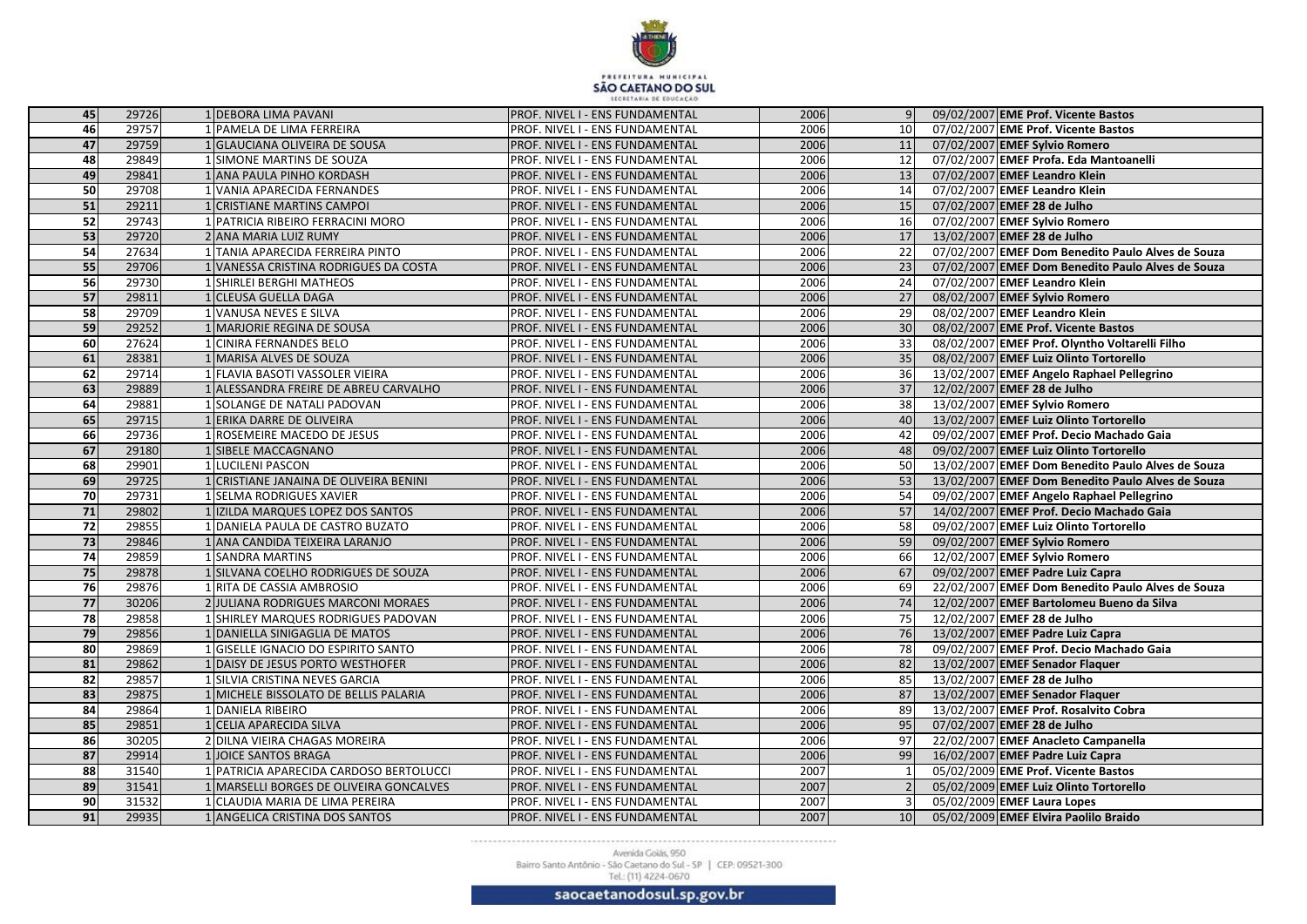

| 92               | 31525          | 1 MARLEI LITZ DA SILVA                                     | <b>PROF. NIVEL I - ENS FUNDAMENTAL</b>                                    | 2007         | 12       | 05/02/2009 EMEF Prof. Rosalvito Cobra                                           |
|------------------|----------------|------------------------------------------------------------|---------------------------------------------------------------------------|--------------|----------|---------------------------------------------------------------------------------|
| 93               | 31091          | 1 PEROLA BELEM SALES                                       | PROF. NIVEL I - ENS FUNDAMENTAL                                           | 2007         | 15       | 05/02/2009 EMEF Senador Flaquer                                                 |
| 94               | 27576          | 1 VALERIA UGOLINI                                          | PROF. NIVEL I - ENS FUNDAMENTAL                                           | 2007         | 24       | 05/02/2009 EMEF Bartolomeu Bueno da Silva                                       |
| 95               | 31527          | HERBERT PEREIRA DA SILVA                                   | PROF. NIVEL I - ENS FUNDAMENTAL                                           | 2007         | 26       | 05/02/2009 EMEF Elvira Paolilo Braido                                           |
| 96               | 31533          | <b>ALESSANDRA SALVI</b>                                    | PROF. NIVEL I - ENS FUNDAMENTAL                                           | 2007         | 28       | 05/02/2009 EMEF Sylvio Romero                                                   |
| 97               | 31542          | PRISCILA CRISTINA ALVES DE OLIVEIRA                        | PROF. NIVEL I - ENS FUNDAMENTAL                                           | 2007         | 29       | 05/02/2009 EMEF Sylvio Romero                                                   |
| 98               | 31551          | 3 SONIA REGINA RODRIGUES GARCIA                            | PROF. NIVEL I - ENS FUNDAMENTAL                                           | 2007         | 32       | 05/02/2009 EMEF 28 de Julho                                                     |
| 99               | 31536          | JESSICA APARECIDA DOS SANTOS                               | PROF. NIVEL I - ENS FUNDAMENTAL                                           | 2007         | 33       | 05/02/2009 EMEF Senador Flaquer                                                 |
| 100              | 31544          | 1 GIZELE MANTUANELLI STOKLEIN FERNANDES                    | PROF. NIVEL I - ENS FUNDAMENTAL                                           | 2007         | 34       | 05/02/2009 EMEF 28 de Julho                                                     |
| 101              | 30231          | 2 PRISCILA MATIELLO DA SILVA                               | PROF. NIVEL I - ENS FUNDAMENTAL                                           | 2007         | 35       | 23/02/2007 EMEF Sylvio Romero                                                   |
| $\frac{102}{2}$  | 31545          | CLAUDIA RAMOS DE LORENCI                                   | PROF. NIVEL I - ENS FUNDAMENTAL                                           | 2007         | 36       | 05/02/2009 EMEF Prof. Rosalvito Cobra                                           |
| 103              | 31523          | <b>TUANY TRIUNFO COSTA</b>                                 | PROF. NIVEL I - ENS FUNDAMENTAL                                           | 2007         | 39       | 05/02/2009 EMEF Leandro Klein                                                   |
| 104              | 30133          | 1 MARCIA TASCO AZIZ                                        | PROF. NIVEL I - ENS FUNDAMENTAL                                           | 2007         | 40       | 05/02/2009 EMEF 28 de Julho                                                     |
| 105              | 30210          | 2 ADRIANA GOMES DA SILVA GIL                               | PROF. NIVEL I - ENS FUNDAMENTAL                                           | 2007         | 41       | 05/02/2009 EMEF Dom Benedito Paulo Alves de Souza                               |
| 106              | 31547          | 1 SIBELE LOPES DE ALMEIDA                                  | PROF. NIVEL I - ENS FUNDAMENTAL                                           | 2007         | 44       | 05/02/2009 EMEF Prof. Rosalvito Cobra                                           |
| 107              | 31548          | 1 SIMONE DA SILVA BATISSACO                                | PROF. NIVEL I - ENS FUNDAMENTAL                                           | 2007         | 45       | 05/02/2009 EMEF Prof. Rosalvito Cobra                                           |
| 108              | 31586          | 1 TATIANE LIRA LOPES                                       | PROF. NIVEL I - ENS FUNDAMENTAL                                           | 2007         | 48       | 05/02/2009 EMEF Prof. Decio Machado Gaia                                        |
| 109              | 30227          | 2 MARCIA COUTO ALVES                                       | PROF. NIVEL I - ENS FUNDAMENTAL                                           | 2007         | 50       | 05/02/2009 EMEF Bartolomeu Bueno da Silva                                       |
| 110              | 31549          | 1 CARLA AMANDA MARIA MAZZOCATTO                            | PROF. NIVEL I - ENS FUNDAMENTAL                                           | 2007         | 51       | 05/02/2009 EMEF Sylvio Romero                                                   |
| 111              | 31522          | 1 VANESSA MARIA VICENTE UMEMURA                            | PROF. NIVEL I - ENS FUNDAMENTAL                                           | 2007         | 52       | 05/02/2009 EMEF 28 de Julho                                                     |
| $\frac{112}{2}$  | 30215          | 2 DANIELA CROCCE                                           | PROF. NIVEL I - ENS FUNDAMENTAL                                           | 2007         | 53       | 05/02/2009 EMEF Profa. Eda Mantoanelli                                          |
| 113              | 30213          | 2 CRISTIANA DA SILVA PALMEIRA                              | PROF. NIVEL I - ENS FUNDAMENTAL                                           | 2007         | 56       | 05/02/2009 EMEF Prof. Rosalvito Cobra                                           |
| $\overline{114}$ | 31608          | 2 ALEXANDRA DE JESUS AUGER                                 | PROF. NIVEL I - ENS FUNDAMENTAL                                           | 2007         | 57       | 05/02/2009 EMEF Profa. Eda Mantoanelli                                          |
| 115              | 31538          | 1 DANIELA ZANON RODRIGUES                                  | PROF. NIVEL I - ENS FUNDAMENTAL                                           | 2007         | 58       | 05/02/2009 EMEF Padre Luiz Capra                                                |
| 116              | 31534          | 1 ANA CAROLINA GOMES                                       | PROF. NIVEL I - ENS FUNDAMENTAL                                           | 2007         | 59       | 05/02/2009 EMEF Sylvio Romero                                                   |
| 117              | 31550          | 1 VANESSA DE FIGUEIREDO GODEC                              | PROF. NIVEL I - ENS FUNDAMENTAL                                           | 2007         | 61       | 05/02/2009 EMEF Senador Flaquer                                                 |
| 118              | 31539          | 1 YARA GARCIA DE GUSMAO CORTEZ                             | PROF. NIVEL I - ENS FUNDAMENTAL                                           | 2007         | 62       | 05/02/2009 EMEF Angelo Raphael Pellegrino                                       |
| 119              | 31564          | 1 ANA PAULA SABADINI                                       | PROF. NIVEL I - ENS FUNDAMENTAL                                           | 2007         | 64       | 05/02/2009 EMEF Leandro Klein                                                   |
| 120              | 31529          | 1 DEBORA MELLO DE ALMEIDA                                  | PROF. NIVEL I - ENS FUNDAMENTAL                                           | 2007         | 65       | 05/02/2009 EMEF Prof. Decio Machado Gaia                                        |
| 121              | 30684          | 2 RENATA APARECIDA ARAUJO DE CAMARGO                       | PROF. NIVEL I - ENS FUNDAMENTAL                                           | 2007         | 68       | 05/02/2009 EMEF Oswaldo Samuel Massei                                           |
| 122              | 30437          | 2 ERIKA GIMENES ALBUQUERQUE                                | PROF. NIVEL I - ENS FUNDAMENTAL                                           | 2007         | 69       | 05/02/2009 EMEF Profa. Eda Mantoanelli                                          |
| 123              | 30005          | 1 MARCOS VINICIUS ZANUTTO                                  | PROF. NIVEL I - ENS FUNDAMENTAL                                           | 2007         | 70       | 05/02/2009 EMEF Padre Luiz Capra                                                |
| $\frac{124}{x}$  | 31584          | 1 PRISCILA CAVALCANTE VIDOSKI                              | PROF. NIVEL I - ENS FUNDAMENTAL                                           | 2007         | 71       | 05/02/2009 EMEF Elvira Paolilo Braido                                           |
| $\overline{125}$ | 31567          | 1 PATRICIA BIANCHI FURTADO                                 | PROF. NIVEL I - ENS FUNDAMENTAL                                           | 2007         | 76       | 10/02/2009 EMEF Sylvio Romero                                                   |
| 126              | 31624          | 1 DEBORA CAITANO DOS SANTOS                                | PROF. NIVEL I - ENS FUNDAMENTAL                                           | 2007         | 78       | 10/02/2009 EMEF Senador Flaquer                                                 |
| 127              | 31633          | MARIA EUGENIA BORTOLASI MACHADO                            | PROF. NIVEL I - ENS FUNDAMENTAL                                           | 2007         | 79       | 10/02/2009 EMEF Prof. Rosalvito Cobra                                           |
| 128<br>$129$     | 31569          | ELIANE APARECIDA MOURA PERES                               | PROF. NIVEL I - ENS FUNDAMENTAL                                           | 2007         | 80<br>82 | 10/02/2009 EMEF Dom Benedito Paulo Alves de Souza                               |
|                  | 31568          | 1 ENOQUE SOARES CAMPOS                                     | PROF. NIVEL I - ENS FUNDAMENTAL                                           | 2007         |          | 10/02/2009 EMEF Elvira Paolilo Braido                                           |
| 130              | 31552<br>29036 | 1 VERA LUCIA CAMACHO<br>2 ALESSANDRA MARTINELLI GASPAROTTO | PROF. NIVEL I - ENS FUNDAMENTAL                                           | 2007         | 83<br>84 | 10/02/2009 EME Prof. Vicente Bastos                                             |
| 131<br>132       | 31558          | 1 SIMONE APARECIDA MARTINS FERREIRA DOS SANTOS             | PROF. NIVEL I - ENS FUNDAMENTAL<br><b>PROF. NIVEL I - ENS FUNDAMENTAL</b> | 2007<br>2007 | 86       | 10/02/2009 EMEF Prof. Olyntho Voltarelli Filho<br>10/02/2009 EMEF Leandro Klein |
| 133              | 31553          | 1 SABRINA GONCALVES                                        | PROF. NIVEL I - ENS FUNDAMENTAL                                           | 2007         | 88       | 10/02/2009 EMEF Elvira Paolilo Braido                                           |
| 134              | 31800          | CLAUDIA DE FATIMA MOREIRA BRAGA                            | PROF. NIVEL I - ENS FUNDAMENTAL                                           | 2007         | 90       | 13/04/2009 EMEF Oswaldo Samuel Massei                                           |
| 135              | 31598          | DANIELA SAYURI TOMA                                        | PROF. NIVEL I - ENS FUNDAMENTAL                                           | 2007         | 92       | 10/02/2009 EMEF Sylvio Romero                                                   |
| 136              | 31577          | 3 ADRIANA AURICCHIO MARTINS PEDREIRA                       | PROF. NIVEL I - ENS FUNDAMENTAL                                           | 2007         | 94       | 10/02/2009 EMEF Elvira Paolilo Braido                                           |
| 137              | 28156          | 2 SIMONE MOREIRA DA SILVA                                  | PROF. NIVEL I - ENS FUNDAMENTAL                                           | 2007         | 97       | 10/02/2009 EMEF Sylvio Romero                                                   |
| 138              | 31574          | 1 DEBORA KIZZYS PAULO DA ROCHA                             | PROF. NIVEL I - ENS FUNDAMENTAL                                           | 2007         | 98       | 10/02/2009 EMEF Bartolomeu Bueno da Silva                                       |
|                  |                |                                                            |                                                                           |              |          |                                                                                 |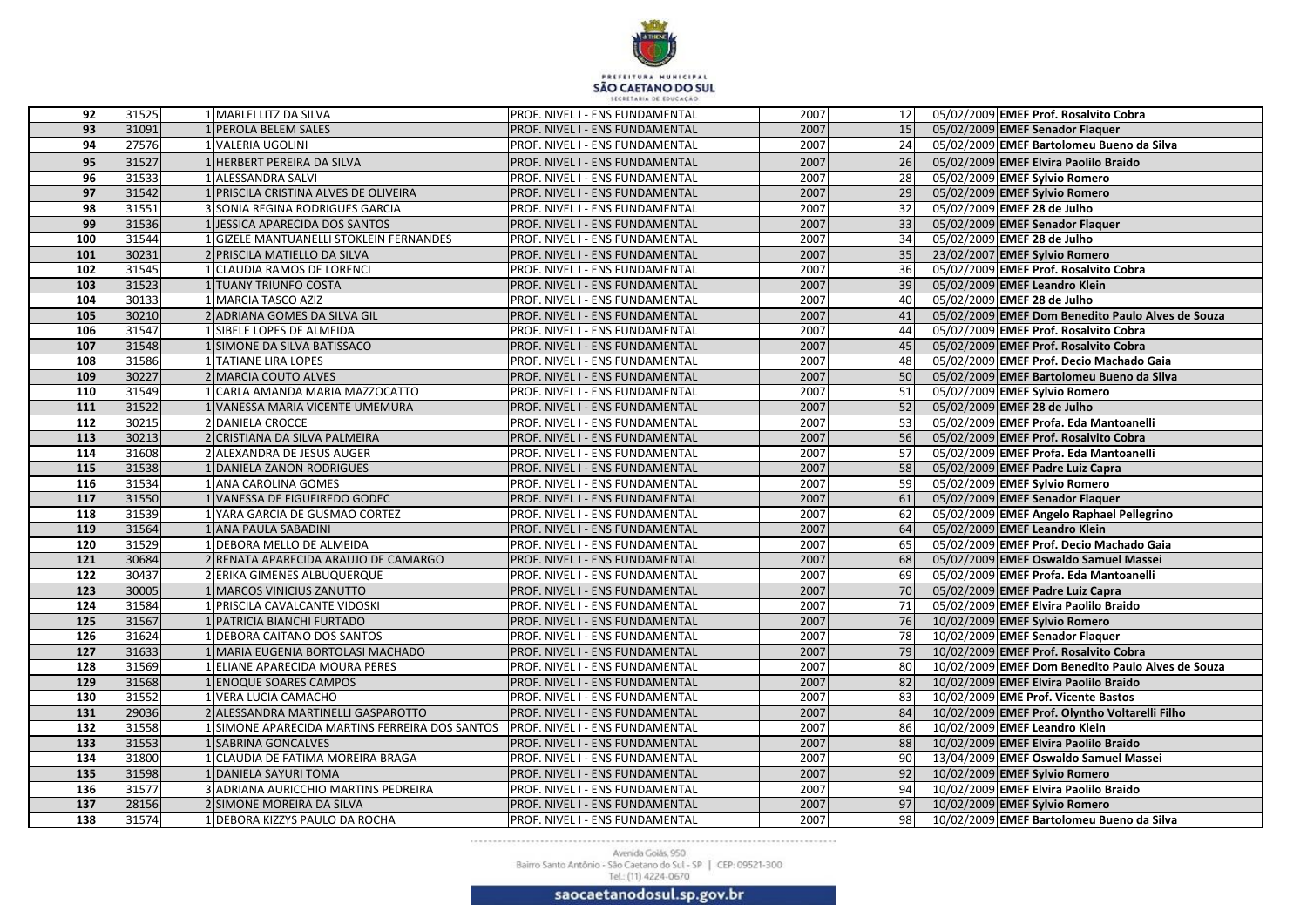

| 139             | 31571          | 3 PATRICIA LUANA SGARBI SOUSA                                   | PROF. NIVEL I - ENS FUNDAMENTAL                                    | 2007         | 101      | 11/02/2009 EMEF Senador Flaquer                                                                |
|-----------------|----------------|-----------------------------------------------------------------|--------------------------------------------------------------------|--------------|----------|------------------------------------------------------------------------------------------------|
| 140             | 31589          | 1 EVELIN CRISTINA TREVISAN                                      | PROF. NIVEL I - ENS FUNDAMENTAL                                    | 2007         | 102      | 10/02/2009 EMEF Sylvio Romero                                                                  |
| 141             | 31555          | 1 CAROLINE RAQUEL DE SOUZA BALESTEROS                           | PROF. NIVEL I - ENS FUNDAMENTAL                                    | 2007         | 104      | 10/02/2009 EMEF 28 de Julho                                                                    |
| 143             | 28270          | 1 SIMONE BUENO DE GODOY                                         | PROF. NIVEL I - ENS FUNDAMENTAL                                    | 2007         | 107      | 10/02/2009 EMEF 28 de Julho                                                                    |
|                 |                |                                                                 |                                                                    |              |          |                                                                                                |
|                 |                |                                                                 |                                                                    |              |          |                                                                                                |
| 144             | 30925          | 1 VALERIA LUCINDO PIRES OLIVEIRA                                | PROF. NIVEL I - ENS FUNDAMENTAL                                    | 2007         | 1081     | 10/02/2009 EMEF Prof. Olyntho Voltarelli Filho                                                 |
| 145             | 27801          | LISETE TEIXEIRA CARDOZO                                         | PROF. NIVEL I - ENS FUNDAMENTAL                                    | 2007         | 112      | 10/02/2009 EMEF Anacleto Campanella                                                            |
| 146             | 31602          | 3 ROSANA CARNEIRO CID                                           | PROF. NIVEL I - ENS FUNDAMENTAL                                    | 2007         | 114      | 02/03/2009 EMEF Anacleto Campanella                                                            |
| 147             | 30355          | 3 ROSINEIDE PERCIO DE MARCHI                                    | PROF. NIVEL I - ENS FUNDAMENTAL                                    | 2007         | 115      | 27/02/2009 EMEF Oswaldo Samuel Massei                                                          |
| 148             | 31625          | 1 DENISE MONTEIRO DA COSTA LOFEU                                | PROF. NIVEL I - ENS FUNDAMENTAL                                    | 2007         | 117      | 27/02/2009 EMEF Oswaldo Samuel Massei                                                          |
| 149             | 27110          | 2 ADRIANA CARUSO OLIVIO                                         | PROF. NIVEL I - ENS FUNDAMENTAL                                    | 2007         | 118      | 27/02/2009 EMEF Oswaldo Samuel Massei                                                          |
| 150             | 31636          | CYNTIA DE JESUS OLIVEIRA MONEA                                  | PROF. NIVEL I - ENS FUNDAMENTAL                                    | 2007         | 120      | 02/03/2009 EMEF Prof. Olyntho Voltarelli Filho                                                 |
| 151             | 31097          | 1 VANESSA FERNANDES DE BARROS NOGUEIRA                          | PROF. NIVEL I - ENS FUNDAMENTAL                                    | 2007         | 121      | 27/02/2009 EMEF Oswaldo Samuel Massei                                                          |
| 152             | 31621          | 1 TALITA DELLABARBA DA SILVA                                    | PROF. NIVEL I - ENS FUNDAMENTAL                                    | 2007         | 122      | 27/02/2009 EMEF Oswaldo Samuel Massei                                                          |
| 153             | 31611          | 1 DALILA FRANDINI GATTI                                         | PROF. NIVEL I - ENS FUNDAMENTAL                                    | 2007         | 123      | 27/02/2009 EMEF 28 de Julho                                                                    |
| 154             | 31090          | 1 NADIA APARECIDA PARIZOTO                                      | PROF. NIVEL I - ENS FUNDAMENTAL                                    | 2007         | 126      | 27/02/2009 EMEF Prof. Rosalvito Cobra                                                          |
| 155             | 31616          | 1 DEBORA BAEZA DE LIMA CASTRO                                   | PROF. NIVEL I - ENS FUNDAMENTAL                                    | 2007         | 127      | 27/02/2009 EMEF Leandro Klein                                                                  |
| 156             | 31645          | 1 ESTER SERONE DIAS DIONISIO                                    | PROF. NIVEL I - ENS FUNDAMENTAL                                    | 2007         | 130      | 04/03/2009 EMEF Prof. Rosalvito Cobra                                                          |
| 157             | 31605          | 1 SUELI VIRGILIO MALFATTI                                       | PROF. NIVEL I - ENS FUNDAMENTAL                                    | 2007         | 131      | 27/02/2009 EMEF 28 de Julho                                                                    |
| 158             | 29976          | 1 IVONETE REBUCI                                                | PROF. NIVEL I - ENS FUNDAMENTAL                                    | 2007         | 133      | 27/02/2009 EMEF Bartolomeu Bueno da Silva                                                      |
| 159             | 27615          | 1 MARIA CRISTINA MEDEIROS JANNONE                               | PROF. NIVEL I - ENS FUNDAMENTAL                                    | 2007         | 138      | 27/02/2009 EMEF Oswaldo Samuel Massei                                                          |
| <b>160</b>      | 31617          | 1 CLAUDIONORA DE JESUS ZUCCOLI                                  | PROF. NIVEL I - ENS FUNDAMENTAL                                    | 2007         | 143      | 27/02/2009 EMEF Senador Flaquer                                                                |
| 161             | 29901          | 3 LUCILENI PASCON                                               | PROF. NIVEL I - ENS FUNDAMENTAL                                    | 2009         |          | 17/06/2010 EMEF Dom Benedito Paulo Alves de Souza                                              |
| 162             | 30514          | 3 LUCIANA DE MACEDO BRANDO MORETTE                              | PROF. NIVEL I - ENS FUNDAMENTAL                                    | 2009         |          | 17/06/2010 EMEF Angelo Raphael Pellegrino                                                      |
| 163             | 32829          | 1 CLAUDIA NICOLAU FERNANDES YAMADA                              | PROF. NIVEL I - ENS FUNDAMENTAL                                    | 2009         |          | 01/07/2010 EMEF Angelo Raphael Pellegrino                                                      |
| 164             | 33017          | 1 BIANCA DALLA JUSTINO SILVA                                    | PROF. NIVEL I - ENS FUNDAMENTAL                                    | 2009         | 12       | 09/09/2010 EMEF Angelo Raphael Pellegrino                                                      |
| 165             | 33049          | 1 CELINA MARTINS DE OLIVEIRA STOPA                              | PROF. NIVEL I - ENS FUNDAMENTAL                                    | 2009         | 13       | 06/10/2010 EMEF Prof. Rosalvito Cobra                                                          |
| 166             | 33052          | 1 LUCILENE APARECIDA DE SOUZA                                   | PROF. NIVEL I - ENS FUNDAMENTAL                                    | 2009         | 19       | 06/10/2010 EMEF Prof. Rosalvito Cobra                                                          |
| 167             | 30431          | 3 NEIDERAMES CAVALCANTE DA SILVA                                | PROF. NIVEL I - ENS FUNDAMENTAL                                    | 2009         | 27       | 08/12/2010 EMEF Prof. Decio Machado Gaia                                                       |
| 168             | 33194          | 1 LUCIANA AGHINONI DE OLIVEIRA VIEIRA                           | PROF. NIVEL I - ENS FUNDAMENTAL                                    | 2009         | 30       | 08/12/2010 EMEF Padre Luiz Capra                                                               |
| 169             | 31085          | 3 MARIA LUCIA CASSIANO CUSTODIO                                 | PROF. NIVEL I - ENS FUNDAMENTAL                                    | 2009         | 36       | 15/12/2010 EMEF Leandro Klein                                                                  |
| 170             | 30005          | 2 MARCOS VINICIUS ZANUTTO                                       | PROF. NIVEL I - ENS FUNDAMENTAL                                    | 2009         | 39       | 15/12/2010 EMEF Padre Luiz Capra                                                               |
| 171             | 32313          | 3 MARIA JOSE GONCALVES GUERINI                                  | PROF. NIVEL I - ENS FUNDAMENTAL                                    | 2009         | 43<br>47 | 15/12/2010 EMEF Prof. Rosalvito Cobra                                                          |
| 172<br>173      | 31569<br>31940 | 2 ELIANE APARECIDA MOURA PERES<br>3 PRISCILA QUINTO DE CARVALHO | PROF. NIVEL I - ENS FUNDAMENTAL<br>PROF. NIVEL I - ENS FUNDAMENTAL | 2009<br>2009 | 48       | 15/12/2010 EMEF Dom Benedito Paulo Alves de Souza<br>15/12/2010 EMEF Bartolomeu Bueno da Silva |
| 174             | 32306          | 2 ILSA REIS                                                     | PROF. NIVEL I - ENS FUNDAMENTAL                                    | 2009         | 49       | 15/12/2010 EMEF Padre Luiz Capra                                                               |
| <b>175</b>      | 33173          | 2 PATRICIA CHIODI                                               | <b>PROF. NIVEL I - ENS FUNDAMENTAL</b>                             | 2009         | 52       | 15/12/2010 EMEF Luiz Olinto Tortorello                                                         |
| $\frac{176}{ }$ | 28414          | 2 MARCIA DE MARCO PERES DE OLIVEIRA                             | PROF. NIVEL I - ENS FUNDAMENTAL                                    | 2009         | 54       | 15/12/2010 EMEF 28 de Julho                                                                    |
| 177             | 33249          | 4 MARGARETE APARECIDA PEZZO                                     | PROF. NIVEL I - ENS FUNDAMENTAL                                    | 2009         | 57       | 15/12/2010 EMEF Bartolomeu Bueno da Silva                                                      |
| 178             | 33273          | 1 CARLA DERWOOD MILLS                                           | PROF. NIVEL I - ENS FUNDAMENTAL                                    | 2009         | 59       | 16/12/2010 EMEF Bartolomeu Bueno da Silva                                                      |
| 179             | 27807          | 2 BIANCA HIDALGO FERNANDES RODRIGUES                            | PROF. NIVEL I - ENS FUNDAMENTAL                                    | 2009         | 61       | 15/12/2010 EMEF Sylvio Romero                                                                  |
| 180             | 30552          | 3 CAROLINA PIMENTEL OLIVEIRA DA SILVA                           | PROF. NIVEL I - ENS FUNDAMENTAL                                    | 2009         | 62       | 15/12/2010 EMEF Luiz Olinto Tortorello                                                         |
| 181             | 33239          | 1 LARA BIRA ZELENIKEVIC                                         | PROF. NIVEL I - ENS FUNDAMENTAL                                    | 2009         | 63       | 15/12/2010 EMEF Profa. Eda Mantoanelli                                                         |
| 182             | 33240          | 1 ARLETE MARIA FERES GARCIA                                     | PROF. NIVEL I - ENS FUNDAMENTAL                                    | 2009         | 64       | 15/12/2010 EMEF Leandro Klein                                                                  |
| 183             | 33243          | 1 JAIR RODRIGUES DA SILVA                                       | PROF. NIVEL I - ENS FUNDAMENTAL                                    | 2009         | 65       | 15/12/2010 EMEF Padre Luiz Capra                                                               |
|                 |                |                                                                 |                                                                    |              |          |                                                                                                |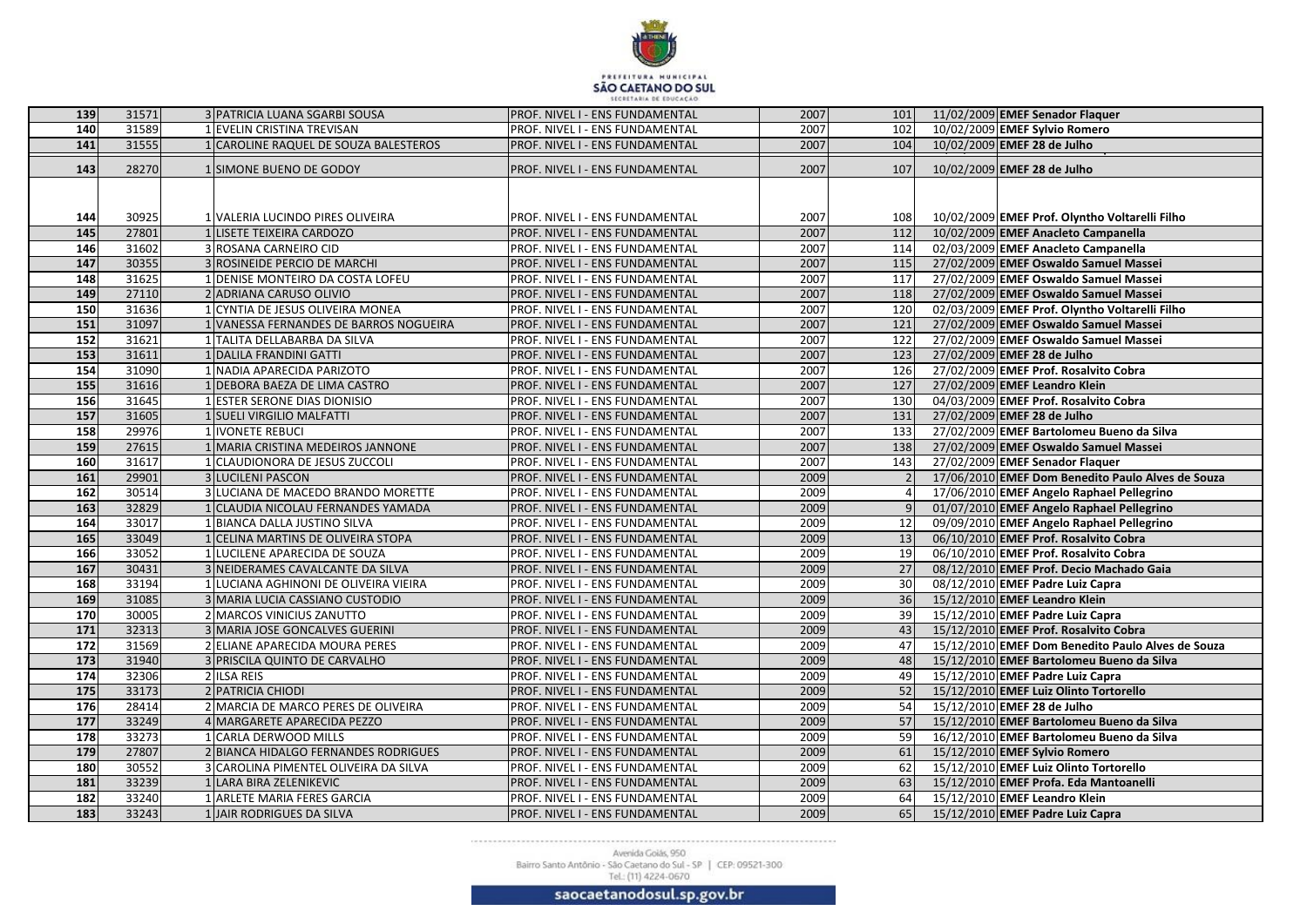

| 184        | 31859          | 3 ELIANA DO CARMO SANTOS FERRARI                     | <b>PROF. NIVEL I - ENS FUNDAMENTAL</b>                             | 2009         | 66              | 15/12/2010 EMEF Bartolomeu Bueno da Silva                                      |
|------------|----------------|------------------------------------------------------|--------------------------------------------------------------------|--------------|-----------------|--------------------------------------------------------------------------------|
| 185        | 33253          | 1 JOAO EVANGELISTA DE SANTANA JUNIOR                 | PROF. NIVEL I - ENS FUNDAMENTAL                                    | 2009         | 69              | 15/12/2010 EMEF Padre Luiz Capra                                               |
| <b>186</b> | 31883          | 2 ALINE VICTORIA BAZAN QUIESI                        | PROF. NIVEL I - ENS FUNDAMENTAL                                    | 2009         | 70 <b>I</b>     | 15/12/2010 EMEF Oswaldo Samuel Massei                                          |
| 187        | 33246          | 1 EVELYZE CHANG DE ARAUJO                            | PROF. NIVEL I - ENS FUNDAMENTAL                                    | 2009         | 74              | 15/12/2010 EMEF Profa. Eda Mantoanelli                                         |
| 188        | 33254          | 1 LIVIA LEMES PAIOLI DEL VALLE                       | PROF. NIVEL I - ENS FUNDAMENTAL                                    | 2009         | 75I             | 15/12/2010 EMEF 28 de Julho                                                    |
| 189        | 30837          | 3 ANDREIA CORREA DE LIMA BRASIL                      | PROF. NIVEL I - ENS FUNDAMENTAL                                    | 2009         | 76              | 15/12/2010 EMEF Luiz Olinto Tortorello                                         |
| 190        | 33252          | 1 MARIA GORETTI SILVA                                | PROF. NIVEL I - ENS FUNDAMENTAL                                    | 2009         | 77              | 15/12/2010 EMEF Luiz Olinto Tortorello                                         |
| 191        | 33255          | 1 CARLA ZAGO DE JESUS GUIMARAES                      | PROF. NIVEL I - ENS FUNDAMENTAL                                    | 2009         | 80 <sup> </sup> | 15/12/2010 EMEF Bartolomeu Bueno da Silva                                      |
| 192        | 33272          | 1 MERCEDES RUIZ ROSOLEM                              | PROF. NIVEL I - ENS FUNDAMENTAL                                    | 2009         | 82              | 15/12/2010 EMEF Sylvio Romero                                                  |
| 193        | 30847          | 4 RENATA RAINATTO                                    | PROF. NIVEL I - ENS FUNDAMENTAL                                    | 2009         | 85              | 15/12/2010 EMEF Bartolomeu Bueno da Silva                                      |
| 194        | 33299          | 1 CLAYDE DO NASCIMENTO MARQUES                       | PROF. NIVEL I - ENS FUNDAMENTAL                                    | 2009         | 86              | 16/12/2010 EME Prof. Vicente Bastos                                            |
| 195        | 33258          | 1 CLEONICE ALMEIDA SOUZA SAVIAN                      | PROF. NIVEL I - ENS FUNDAMENTAL                                    | 2009         | 87              | 15/12/2010 EMEF Profa. Eda Mantoanelli                                         |
| 196        | 33334          | 1 CATIA REGINA PEREIRA                               | PROF. NIVEL I - ENS FUNDAMENTAL                                    | 2009         | 88              | 16/12/2010 EMEF Prof. Decio Machado Gaia                                       |
| 197        | 31087          | 2 MARIA LUCIA RAMACCIOTTI ROLLI                      | PROF. NIVEL I - ENS FUNDAMENTAL                                    | 2009         | 90              | 15/12/2010 EMEF Laura Lopes                                                    |
| 198        | 27212          | 2 KELLY CRISTINA DA COSTA                            | PROF. NIVEL I - ENS FUNDAMENTAL                                    | 2009         | 92              | 15/12/2010 EMEF Luiz Olinto Tortorello                                         |
| 199        | 32297          | 2 CARLA MARIA TEIXEIRA NEVES                         | PROF. NIVEL I - ENS FUNDAMENTAL                                    | 2009         | 95              | 15/12/2010 EMEF Profa. Eda Mantoanelli                                         |
| 200        | 30491          | 3 CILENE SANCHES DO NASCIMENTO                       | PROF. NIVEL I - ENS FUNDAMENTAL                                    | 2009         | 98              | 15/12/2010 EMEF Prof. Decio Machado Gaia                                       |
| 201        | 28462          | 2 LUANA VIEIRA JUSINSKAS                             | PROF. NIVEL I - ENS FUNDAMENTAL                                    | 2009         | 99              | 15/12/2010 EMEF Profa. Eda Mantoanelli                                         |
| 202        | 33275          | 1 MARIA DE FATIMA DE SOUZA DIAS                      | PROF. NIVEL I - ENS FUNDAMENTAL                                    | 2009         | 101             | 16/12/2010 EMEF Profa. Eda Mantoanelli                                         |
| 203        | 29386          | 3 LILIAN SOARES ITUASSU                              | PROF. NIVEL I - ENS FUNDAMENTAL                                    | 2009         | 103             | 16/12/2010 EMEF Anacleto Campanella                                            |
| 204        | 33340          | CARLA OLIVIO DE TOLEDO BERNARDES                     | PROF. NIVEL I - ENS FUNDAMENTAL                                    | 2009         | 104             | 17/12/2010 EMEF Prof. Olyntho Voltarelli Filho                                 |
| 205        | 33267          | CRISTINA ROSSETO MANIERI                             | PROF. NIVEL I - ENS FUNDAMENTAL                                    | 2009         | 106             | 15/12/2010 EMEF Dom Benedito Paulo Alves de Souza                              |
| 206        | 30211          | 3 CAROLINE NASCIMENTO PALLINI                        | PROF. NIVEL I - ENS FUNDAMENTAL                                    | 2009         | 108             | 15/12/2010 EMEF Padre Luiz Capra                                               |
| 207        | 33346          | MARIA DAS DORES SANDY GONCALVES                      | PROF. NIVEL I - ENS FUNDAMENTAL                                    | 2009         | 111             | 20/12/2010 EMEF Profa. Eda Mantoanelli                                         |
| 208        | 31721          | 2 MARCELA FRANCINE PASTORE PICOLO                    | PROF. NIVEL I - ENS FUNDAMENTAL                                    | 2009         | 112             | 20/12/2010 EMEF Elvira Paolilo Braido                                          |
| 209        | 33337          | ELIANA APARECIDA CUSTODIO                            | PROF. NIVEL I - ENS FUNDAMENTAL                                    | 2009         | 114             | 16/12/2010 EMEF Elvira Paolilo Braido                                          |
| 210        | 30044          | 2 SILVIA ROSIN MEDINA                                | PROF. NIVEL I - ENS FUNDAMENTAL                                    | 2009         | 119             | 11/01/2011 EMEF Sylvio Romero                                                  |
| 211        | 29935          | 2 ANGELICA CRISTINA DOS SANTOS                       | PROF. NIVEL I - ENS FUNDAMENTAL                                    | 2009         | <b>120</b>      | 16/12/2010 EMEF Elvira Paolilo Braido                                          |
| 212        | 33302          | MARIA LIDIA DOS SANTOS FINATO                        | PROF. NIVEL I - ENS FUNDAMENTAL                                    | 2009         | 123             | 16/12/2010 EME Prof. Vicente Bastos                                            |
| 213        | 27299          | 2 ARIANE FABIOLA TOMAZELLI                           | PROF. NIVEL I - ENS FUNDAMENTAL                                    | 2009         | 125             | 16/12/2010 EMEF Padre Luiz Capra                                               |
| 214        | 33344          | JULIANA ALEXANDRE PRESENTE                           | PROF. NIVEL I - ENS FUNDAMENTAL                                    | 2009         | 127             | 20/12/2010 EMEF Sylvio Romero                                                  |
| 215        | 31794          | 2 IVE DINIZ DA SILVA                                 | PROF. NIVEL I - ENS FUNDAMENTAL                                    | 2009         | 129             | 16/12/2010 EMEF Profa. Eda Mantoanelli                                         |
| 216        | 33280          | <b>GISLAINE ONEDA</b>                                | PROF. NIVEL I - ENS FUNDAMENTAL                                    | 2009         | 130             | 16/12/2010 EME Prof. Vicente Bastos                                            |
| 217        | 33282          | LELISABETE JOSE ALVARES MINATI                       | PROF. NIVEL I - ENS FUNDAMENTAL                                    | 2009         | 131             | 16/12/2010 EMEF Prof. Rosalvito Cobra                                          |
| 218        | 33353          | 2 MICHELLE POLETTO                                   | PROF. NIVEL I - ENS FUNDAMENTAL                                    | 2009         | 132             | 04/01/2011 EMEF Oswaldo Samuel Massei                                          |
| 219        | 33284          | <b>FABIANA SILVA SOARES VIEIRA</b>                   | PROF. NIVEL I - ENS FUNDAMENTAL                                    | 2009         | 136             | 16/12/2010 EMEF Luiz Olinto Tortorello                                         |
| 220        | 30842          | 3 MONICA APARECIDA ANTONELLI DE SOUZA                | PROF. NIVEL I - ENS FUNDAMENTAL                                    | 2009         | 137             | 16/12/2010 EMEF Prof. Decio Machado Gaia                                       |
| 221        | 33287          | 1 NATALY CONCEICAO DOS REIS                          | PROF. NIVEL I - ENS FUNDAMENTAL                                    | 2009         | 141             | 16/12/2010 EMEF Dom Benedito Paulo Alves de Souza                              |
| 222<br>223 | 28229          | 2 SHIRLEY CRISTINA DE BERNARDO SISTE                 | PROF. NIVEL I - ENS FUNDAMENTAL                                    | 2009         | 142             | 16/12/2010 EMEF Angelo Raphael Pellegrino                                      |
| 224        | 33289<br>33172 | 1 ELISANGELA BARBOZA MORAIS<br>2 RAQUEL MARIA PUTINI | PROF. NIVEL I - ENS FUNDAMENTAL                                    | 2009<br>2009 | 144             | 16/12/2010 EME Prof. Vicente Bastos                                            |
| 225        | 33291          | 1 VANILDA MARIA CALABRO LOPES                        | PROF. NIVEL I - ENS FUNDAMENTAL<br>PROF. NIVEL I - ENS FUNDAMENTAL | 2009         | 145<br>146      | 16/12/2010 EMEF Prof. Rosalvito Cobra<br>16/12/2010 EMEF Elvira Paolilo Braido |
| 226        | 33335          | 1 XENIA MARA SILVA DE ARAUJO                         | PROF. NIVEL I - ENS FUNDAMENTAL                                    | 2009         | 149             | 16/12/2010 EMEF Oswaldo Samuel Massei                                          |
| 227        | 33292          | 1 PAMELLA APARECIDA DE FREITAS PRADO                 | PROF. NIVEL I - ENS FUNDAMENTAL                                    | 2009         | 151             | 16/12/2010 EMEF Luiz Olinto Tortorello                                         |
| 228        | 30233          | 3 ROSANA BASSELLI TENANI                             | PROF. NIVEL I - ENS FUNDAMENTAL                                    | 2009         | 153             | 16/12/2010 EMEF Prof. Rosalvito Cobra                                          |
| 229        | 33296          | 1 ERICA LOUREIRO GARRIDO                             | PROF. NIVEL I - ENS FUNDAMENTAL                                    | 2009         | 154             | 16/12/2010 EMEF Leandro Klein                                                  |
| 230        | 33297          | 1 LILIAM DA SILVA OLIVEIRA                           | PROF. NIVEL I - ENS FUNDAMENTAL                                    | 2009         | 155             | 16/12/2010 EMEF Profa. Eda Mantoanelli                                         |
|            |                |                                                      |                                                                    |              |                 |                                                                                |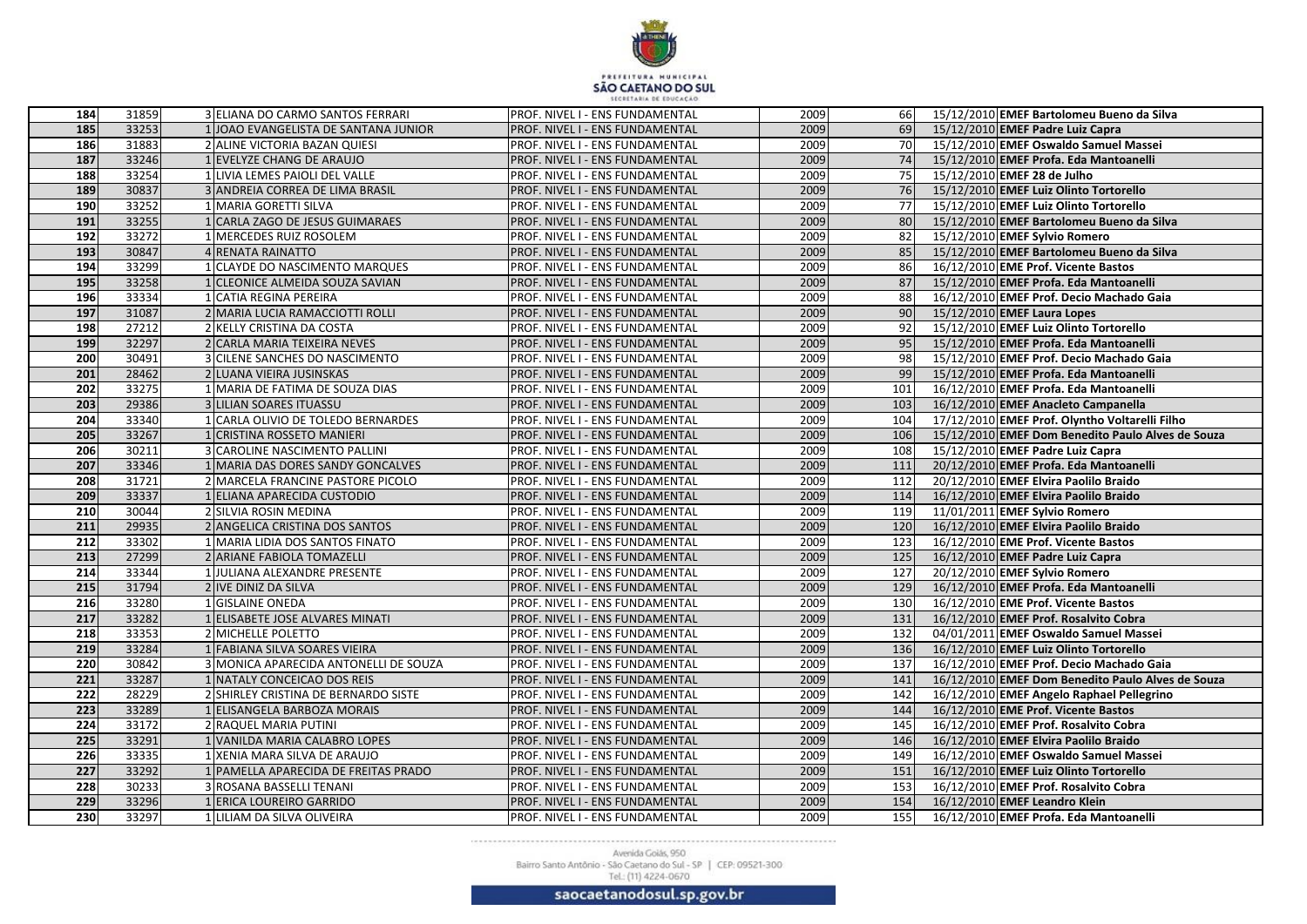

| 231              | 33298          | 1 LIENE DE CASSIA MOURA                                              | <b>PROF. NIVEL I - ENS FUNDAMENTAL</b>                             | 2009         | 157      | 16/12/2010 EMEF Luiz Olinto Tortorello                                          |                                                   |
|------------------|----------------|----------------------------------------------------------------------|--------------------------------------------------------------------|--------------|----------|---------------------------------------------------------------------------------|---------------------------------------------------|
| $\overline{232}$ | 33250          | 1 RENATA INGLES                                                      | PROF. NIVEL I - ENS FUNDAMENTAL                                    | 2009         | 159      | 15/12/2010 EMEF Sylvio Romero                                                   |                                                   |
| 233              | 33331          | 1 TATIANA D ELIA BINA                                                | PROF. NIVEL I - ENS FUNDAMENTAL                                    | 2009         | 161      |                                                                                 | 16/12/2010 EMEF Prof. Olyntho Voltarelli Filho    |
| 234              | 33307          | 1 ERIKA DE MORAES VIANA                                              | PROF. NIVEL I - ENS FUNDAMENTAL                                    | 2009         | 162      | 16/12/2010 EMEF Profa. Eda Mantoanelli                                          |                                                   |
| 235              | 33308          | 1 SUZANA CRISTINA FANTINATI XAVIER DE SIQUEIRA                       | PROF. NIVEL I - ENS FUNDAMENTAL                                    | 2009         | 164      | 16/12/2010 EMEF Angelo Raphael Pellegrino                                       |                                                   |
| 236              | 33333          | 1 ROSANGELA DE FATIMA TORRES                                         | PROF. NIVEL I - ENS FUNDAMENTAL                                    | 2009         | 168      | 16/12/2010 EMEF Anacleto Campanella                                             |                                                   |
| 237              | 29996          | 3 CAMILA HORTENCIO GODOI                                             | PROF. NIVEL I - ENS FUNDAMENTAL                                    | 2009         | 170      |                                                                                 | 16/12/2010 EMEF Prof. Olyntho Voltarelli Filho    |
| 238              | 33313          | 1 DANIELE LEO OGIDO                                                  | PROF. NIVEL I - ENS FUNDAMENTAL                                    | 2009         | 172      | 16/12/2010 EMEF Elvira Paolilo Braido                                           |                                                   |
| 239              | 33314          | 1 MIRIAM CRISTINA GALLO MESQUITA                                     | PROF. NIVEL I - ENS FUNDAMENTAL                                    | 2009         | 173      | 16/12/2010 EMEF 28 de Julho                                                     |                                                   |
| 240              | 33319          | 1 MARIA AMELIA MACHADO DE LUCENA                                     | PROF. NIVEL I - ENS FUNDAMENTAL                                    | 2009         | 181      | 16/12/2010 EME Prof. Vicente Bastos                                             |                                                   |
| 241              | 33320          | 1 SUELI APARECIDA LACINTRA VECHIA                                    | PROF. NIVEL I - ENS FUNDAMENTAL                                    | 2009         | 183      | 16/12/2010 EMEF Oswaldo Samuel Massei                                           |                                                   |
| 242              | 33341          | 1 NATALIA SANTOS FORTUNATO                                           | PROF. NIVEL I - ENS FUNDAMENTAL                                    | 2009         | 184      | 17/12/2010 EME Prof. Vicente Bastos                                             |                                                   |
| 243              | 32276          | 2 CRISTINA SILVESTRE FABRO                                           | PROF. NIVEL I - ENS FUNDAMENTAL                                    | 2009         | 185      | 16/12/2010 EMEF Leandro Klein                                                   |                                                   |
| 244              | 33323          | 1 ROSINETE VERISSIMO KURZ DOS SANTOS                                 | PROF. NIVEL I - ENS FUNDAMENTAL                                    | 2009         | 186      | 16/12/2010 EMEF Prof. Rosalvito Cobra                                           |                                                   |
| 245              | 33328          | 1 REGIMARA DE SOUZA                                                  | PROF. NIVEL I - ENS FUNDAMENTAL                                    | 2009         | 193      | 16/12/2010 EMEF Leandro Klein                                                   |                                                   |
| 246              | 33329          | 1 ELISANGELA ROSARIO DA SILVA CESARIO                                | PROF. NIVEL I - ENS FUNDAMENTAL                                    | 2009         | 195      | 16/12/2010 EMEF Anacleto Campanella                                             |                                                   |
| 247              | 33330          | 1 RENATA VIVIANE MONTAGNERI CRESPO                                   | PROF. NIVEL I - ENS FUNDAMENTAL                                    | 2009         | 196      | 16/12/2010 EMEF Sylvio Romero                                                   |                                                   |
| 248              | 27134          | <b>ANDREA TASSO BORRACHA</b>                                         | PROF. NIVEL I - ENS FUNDAMENTAL                                    | 2011         |          | 02/02/2012 EME Prof. Vicente Bastos                                             |                                                   |
| 249              | 28132          | 6 ELISANGELA FATIMA DE SOUZA LOZANO RUBIO                            | PROF. NIVEL I - ENS FUNDAMENTAL                                    | 2011         |          |                                                                                 | 02/02/2012 EMEF Dom Benedito Paulo Alves de Souza |
| 250              | 33839          | 1 RAFAELA DO ESPIRITO SANTO DE MOURA                                 | PROF. NIVEL I - ENS FUNDAMENTAL                                    | 2011         |          |                                                                                 | 02/02/2012 EMEF Prof. Olyntho Voltarelli Filho    |
| 251              | 33840          | 1 SOLANGE CRISTINA DOS SANTOS BLASQUES                               | PROF. NIVEL I - ENS FUNDAMENTAL                                    | 2011         |          | 02/02/2012 EMEF Angelo Raphael Pellegrino                                       |                                                   |
| $\overline{252}$ | 29646          | 5 SANDRA LIA TASCO COLLI                                             | PROF. NIVEL I - ENS FUNDAMENTAL                                    | 2011         |          | 02/02/2012 EMEF Profa. Eda Mantoanelli                                          |                                                   |
| 253              | 33933          | ROSANA MARIA ARANDA JACOB                                            | PROF. NIVEL I - ENS FUNDAMENTAL                                    | 2011         |          | 03/02/2012 EMEF Bartolomeu Bueno da Silva                                       |                                                   |
| 254              | 31088          | 2 MARIANE FLORES HIRATA                                              | PROF. NIVEL I - ENS FUNDAMENTAL                                    | 2011         | 10       | 02/02/2012 EMEF Anacleto Campanella                                             |                                                   |
| 255              | 31881          | 2 FERNANDA TURCI CALDO                                               | PROF. NIVEL I - ENS FUNDAMENTAL                                    | 2011         | 12       |                                                                                 | 06/03/2012 EMEF Prof. Olyntho Voltarelli Filho    |
| 256              | 30430          | <b>TATIANE GARCEZ JORA ESTEVES</b>                                   | PROF. NIVEL I - ENS FUNDAMENTAL                                    | 2011         | 13       | 06/03/2012 EMEF Bartolomeu Bueno da Silva                                       |                                                   |
| 257              | 34422          | 3 ERIKA FERNANDES RAMOS DE SOUZA                                     | PROF. NIVEL I - ENS FUNDAMENTAL                                    | 2011         | 14       | 06/03/2012 EMEF Leandro Klein                                                   |                                                   |
| 258              | 30435          | 4 DEBORA CRISTINA DA SILVA GUALBERTO                                 | PROF. NIVEL I - ENS FUNDAMENTAL                                    | 2011         | 15       | 06/03/2012 EMEF Sylvio Romero                                                   |                                                   |
| 259              | 34425          | 1 RAFAELA MARTINS BELO                                               | PROF. NIVEL I - ENS FUNDAMENTAL                                    | 2011         | 16       | 06/03/2012 EMEF Bartolomeu Bueno da Silva                                       |                                                   |
| 260              | 30234          | 3 SELMA BEATRIZ GARBARINO DE SOUZA                                   | PROF. NIVEL I - ENS FUNDAMENTAL                                    | 2011         | 18       | 06/03/2012 EMEF Padre Luiz Capra                                                |                                                   |
| 261              | 30648          | 4 LUCIANA PEREIRA DA FRAGA                                           | PROF. NIVEL I - ENS FUNDAMENTAL                                    | 2011         | 20       | 06/03/2012 EMEF Profa. Eda Mantoanelli                                          |                                                   |
| $\overline{262}$ | 34431          | 1 CASSIA DE FARIA MELQUE                                             | PROF. NIVEL I - ENS FUNDAMENTAL                                    | 2011         | 21       | 06/03/2012 EMEF Anacleto Campanella                                             |                                                   |
| 263              | 34434          | 1 ROSANA CUSTODIO ZACARIAS                                           | PROF. NIVEL I - ENS FUNDAMENTAL                                    | 2011         | 24       | 06/03/2012 EMEF Anacleto Campanella                                             |                                                   |
| 264              | 34439          | 1 MARGARETE SERRA                                                    | PROF. NIVEL I - ENS FUNDAMENTAL                                    | 2011         | 26       | 06/03/2012 EMEF Prof. Decio Machado Gaia                                        |                                                   |
| 265              | 33794          | 2 VALERIA IAMUNDO MUNHOZ                                             | PROF. NIVEL I - ENS FUNDAMENTAL                                    | 2011         | 27       | 06/03/2012 EMEF Leandro Klein                                                   |                                                   |
| 266              | 34438          | 2 DILZA LUDTKE BECKER                                                | PROF. NIVEL I - ENS FUNDAMENTAL                                    | 2011         | 28       | 06/03/2012 EMEF Angelo Raphael Pellegrino                                       |                                                   |
| 267              | 32301          | 2 DEBORA DO NASCIMENTO FADU                                          | PROF. NIVEL I - ENS FUNDAMENTAL                                    | 2011         | 29       | 06/03/2012 EMEF Laura Lopes                                                     |                                                   |
| 268              | 30075          | 2 FABIANA ALVES DO NASCIMENTO                                        | PROF. NIVEL I - ENS FUNDAMENTAL                                    | 2011         | 30       | 02/05/2012 EMEF Profa. Eda Mantoanelli                                          |                                                   |
| 269              | 34815          | 1 ANGELICA CIRERA FIORETTE<br>1 IVANILDE LOUREIRO MORALES DOS SANTOS | PROF. NIVEL I - ENS FUNDAMENTAL                                    | 2011         | 32<br>33 | 02/05/2012 EMEF Prof. Decio Machado Gaia                                        |                                                   |
| 270<br>271       | 34816          |                                                                      | PROF. NIVEL I - ENS FUNDAMENTAL                                    | 2011         | 35       | 02/05/2012 EMEF Angelo Raphael Pellegrino                                       |                                                   |
| 272              | 29869<br>30869 | 2 GISELLE IGNACIO DO ESPIRITO SANTO<br>3 GIANE FLORENCIO DE BRITO    | PROF. NIVEL I - ENS FUNDAMENTAL<br>PROF. NIVEL I - ENS FUNDAMENTAL | 2011<br>2011 | 36       | 02/05/2012 EMEF Prof. Decio Machado Gaia<br>02/05/2012 EMEF Anacleto Campanella |                                                   |
| 273              | 33337          | 2 ELIANA APARECIDA CUSTODIO                                          | PROF. NIVEL I - ENS FUNDAMENTAL                                    | 2011         | 39       | 02/05/2012 EMEF Elvira Paolilo Braido                                           |                                                   |
| 274              | 34821          | 1 ROSANA DE OLIVEIRA                                                 | PROF. NIVEL I - ENS FUNDAMENTAL                                    | 2011         | 40       | 02/05/2012 EMEF Laura Lopes                                                     |                                                   |
| $\boxed{275}$    | 34822          | 1 MARIA RISONETE DO NASCIMENTO                                       | PROF. NIVEL I - ENS FUNDAMENTAL                                    | 2011         | 41       | 02/05/2012 EMEF Padre Luiz Capra                                                |                                                   |
| 276              | 34823          | 1 VANESSA MARTOS GASQUEZ                                             | PROF. NIVEL I - ENS FUNDAMENTAL                                    | 2011         | 42       | 02/05/2012 EMEF Laura Lopes                                                     |                                                   |
| 277              | 34824          | 1 GILMARA CRISTINA ROCHA DE BARROS                                   | PROF. NIVEL I - ENS FUNDAMENTAL                                    |              | 43       | 02/05/2012 EMEF Prof. Decio Machado Gaia                                        |                                                   |
|                  |                |                                                                      |                                                                    | 2011         |          |                                                                                 |                                                   |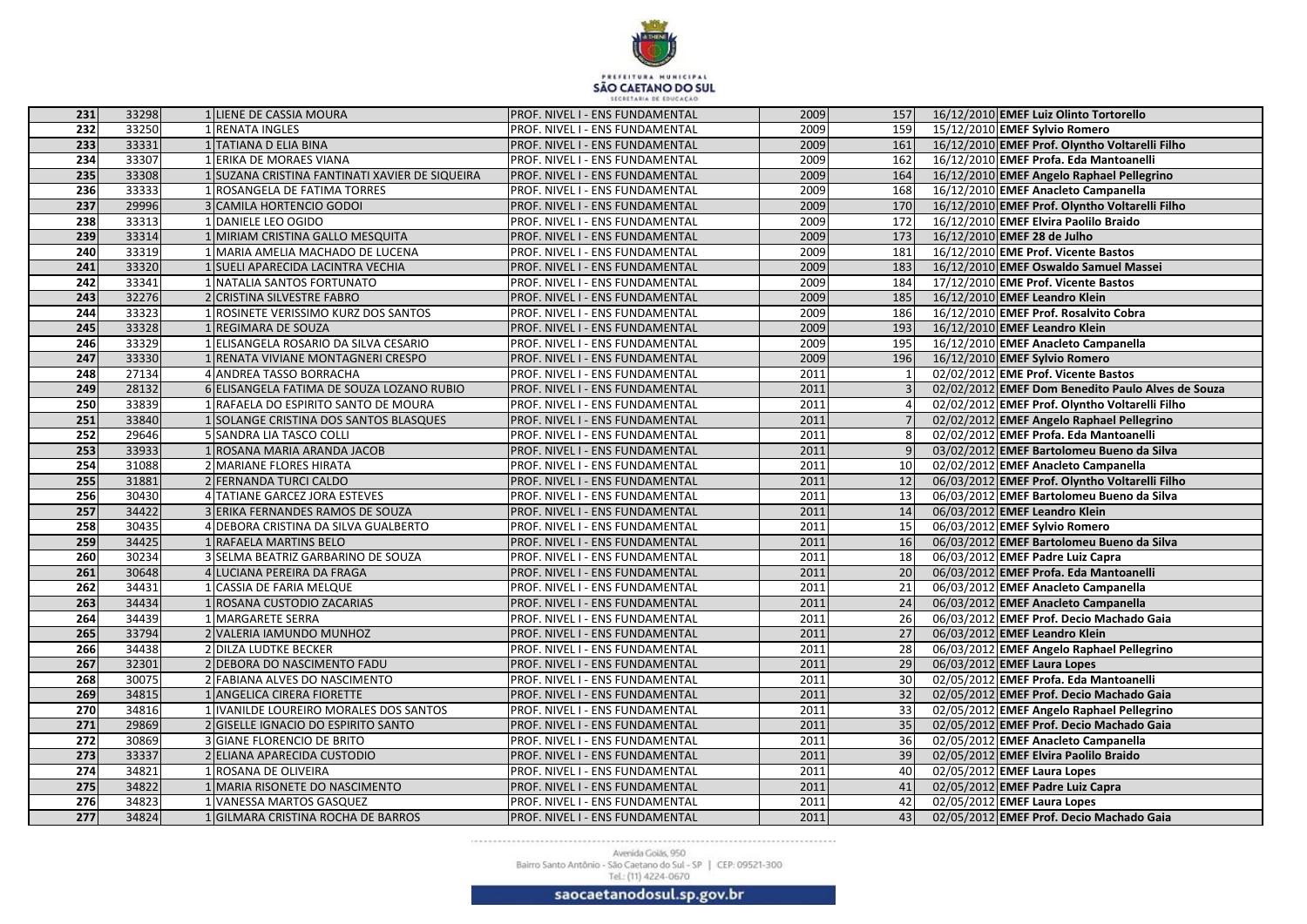

| 278              | 34374          | 4 DANIELA REBUSTINI BOTTECCHIA                                     | PROF. NIVEL I - ENS FUNDAMENTAL                                    | 2011         | 44       | 02/05/2012 EMEF Leandro Klein                                                   |
|------------------|----------------|--------------------------------------------------------------------|--------------------------------------------------------------------|--------------|----------|---------------------------------------------------------------------------------|
| 279              | 29252          | <b>3 MARJORIE REGINA DE SOUSA</b>                                  | PROF. NIVEL I - ENS FUNDAMENTAL                                    | 2011         | 45       | 02/05/2012 EME Prof. Vicente Bastos                                             |
| 280              | 34827          | CAROLINE PIVETTA CARAJELEASCOW                                     | PROF. NIVEL I - ENS FUNDAMENTAL                                    | 2011         | 47       | 02/05/2012 EMEF Laura Lopes                                                     |
| 281              | 34828          | 1 DEBORA SGOBBI DE ABREU MEIRELLES                                 | PROF. NIVEL I - ENS FUNDAMENTAL                                    | 2011         | 48I      | 02/05/2012 EMEF Padre Luiz Capra                                                |
| 282              | 28160          | 2 GABRIELLE FREITAS DE OLIVEIRA                                    | PROF. NIVEL I - ENS FUNDAMENTAL                                    | 2011         | 49       | 02/05/2012 EMEF Prof. Decio Machado Gaia                                        |
| 283              | 34830          | ELAYNE CRISTHINE SALES DA SILVA                                    | PROF. NIVEL I - ENS FUNDAMENTAL                                    | 2011         | 50       | 02/05/2012 EMEF Luiz Olinto Tortorello                                          |
| 284              | 29926          | ALINE HARO MORENO DA SILVA                                         | PROF. NIVEL I - ENS FUNDAMENTAL                                    | 2011         | 52       | 02/07/2012 EMEF Sylvio Romero                                                   |
| 285              | 31861          | <b>ALINE DANTAS DA SILVA</b>                                       | PROF. NIVEL I - ENS FUNDAMENTAL                                    | 2011         | 53       | 02/07/2012 EMEF Angelo Raphael Pellegrino                                       |
| 286              | 34913          | <b>SIMONE NAKATANI PEDRO</b>                                       | PROF. NIVEL I - ENS FUNDAMENTAL                                    | 2011         | 57       | 02/07/2012 EMEF Profa. Eda Mantoanelli                                          |
| 287              | 26592          | 2 EMILIO JOSE BOLTES                                               | PROF. NIVEL I - ENS FUNDAMENTAL                                    | 2011         | 58       | 02/07/2012 EME Prof. Vicente Bastos                                             |
| 288              | 34924          | TARSIS DANIELA FERNANDES DE OLIVEIRA GONCALVES                     | PROF. NIVEL I - ENS FUNDAMENTAL                                    | 2011         | 62       | 10/07/2012 EMEF Padre Luiz Capra                                                |
| 289              | 33493          | <b>DENISE REIS DE AZEVEDO</b>                                      | PROF. NIVEL I - ENS FUNDAMENTAL                                    | 2011         | 63       | 10/07/2012 EMEF Leandro Klein                                                   |
| 290              | 34932          | ERICA DE OLIVEIRA CARVALHO PAVAN                                   | PROF. NIVEL I - ENS FUNDAMENTAL                                    | 2011         | 64       | 10/07/2012 EMEF 28 de Julho                                                     |
| 291              | 32439          | 2 PAULA NOGAROL MARTINS LIMA                                       | PROF. NIVEL I - ENS FUNDAMENTAL                                    | 2011         | 65       | 07/08/2012 EMEF Angelo Raphael Pellegrino                                       |
| 292              | 34341          | <b>GISELE MANINI DOS SANTOS</b>                                    | PROF. NIVEL I - ENS FUNDAMENTAL                                    | 2011         | 68       | 06/03/2012 EMEF Leandro Klein                                                   |
| 293              | 34980          | ANDREA APARECIDA CORDEIRO                                          | PROF. NIVEL I - ENS FUNDAMENTAL                                    | 2011         | 69       | 12/09/2012 EMEF 28 de Julho                                                     |
| 294              | 34981          | EDILENE ELIETE DE LEMOS                                            | PROF. NIVEL I - ENS FUNDAMENTAL                                    | 2011         | 70       | 12/09/2012 EMEF Prof. Decio Machado Gaia                                        |
| 295              | 29215          | ALESSANDRA REGINA TORETA CITERO                                    | PROF. NIVEL I - ENS FUNDAMENTAL                                    | 2011         | 71       | 12/09/2012 EMEF Angelo Raphael Pellegrino                                       |
| 296              | 30225          | KARLA MACEDO DOS RAMOS                                             | PROF. NIVEL I - ENS FUNDAMENTAL                                    | 2011         | 72       | 10/10/2012 EMEF Prof. Olyntho Voltarelli Filho                                  |
| 297              | 35003          | PATRICIA BEARARI CORNEA CALDEIRA                                   | PROF. NIVEL I - ENS FUNDAMENTAL                                    | 2011         | 73       | 10/10/2012 EMEF Prof. Decio Machado Gaia                                        |
| 298              | 35004          | SAMANTA APARECIDA EGYDIO PONTECIANO                                | PROF. NIVEL I - ENS FUNDAMENTAL                                    | 2011         | 74       | 10/10/2012 EMEF Padre Luiz Capra                                                |
| 299              | 32698          | 2 TATIANE CRISTINA VIEIRA BOCHIO                                   | PROF. NIVEL I - ENS FUNDAMENTAL                                    | 2011         | 75       | 07/02/2013 EMEF Angelo Raphael Pellegrino                                       |
| 300              | 35015          | PATRICIA GONZAGA GABRIEL MACHADO                                   | PROF. NIVEL I - ENS FUNDAMENTAL                                    | 2011         | 76       | 07/02/2013 EMEF Luiz Olinto Tortorello                                          |
| 301              | 30530          | <b>CRISTINA BOKER MARQUES</b>                                      | PROF. NIVEL I - ENS FUNDAMENTAL                                    | 2011         | 78       | 07/02/2013 EMEF Angelo Raphael Pellegrino                                       |
| 302              | 35019          | ROSEMEIRE APARECIDA DOS SANTOS MOYA                                | PROF. NIVEL I - ENS FUNDAMENTAL                                    | 2011         | 80       | 07/02/2013 EMEF Angelo Raphael Pellegrino                                       |
| 303              | 29955          | 2 EVELIZE ANDRADE BOTACCINI                                        | PROF. NIVEL I - ENS FUNDAMENTAL                                    | 2011         | 82       | 07/02/2013 EMEF Padre Luiz Capra                                                |
| 304              | 31720          | <b>GABRIELA BORZANI VERPA</b>                                      | PROF. NIVEL I - ENS FUNDAMENTAL                                    | 2011         | 87       | 07/02/2013 EMEF Leandro Klein                                                   |
| 305              | 28250          | IRACEMA BARBOSA SENA FERREIRA                                      | PROF. NIVEL I - ENS FUNDAMENTAL                                    | 2011         | 91       | 07/02/2013 EMEF Profa. Eda Mantoanelli                                          |
| 306              | 35028          | ANA VALERIA BATTAGGIA BORTOLETTO                                   | PROF. NIVEL I - ENS FUNDAMENTAL                                    | 2011         | 92       | 07/02/2013 EMEF Prof. Olyntho Voltarelli Filho                                  |
| 307              | 29038          | MIRIAM DE OLIVEIRA DIAS                                            | PROF. NIVEL I - ENS FUNDAMENTAL                                    | 2011         | 93       | 12/03/2013 EMEF Angelo Raphael Pellegrino                                       |
| 308<br>309       | 35396<br>33476 | CATIA FRANCINE SOUZA DE OLIVEIRA                                   | PROF. NIVEL I - ENS FUNDAMENTAL                                    | 2011<br>2011 | 95       | 17/06/2013 EMEF Anacleto Campanella<br>12/03/2013 EMEF Prof. Decio Machado Gaia |
| 310              | 35266          | 2 PRISCILA PEREIRA LIMA                                            | PROF. NIVEL I - ENS FUNDAMENTAL                                    | 2011         | 97       |                                                                                 |
| 311              | 35267          | JOSEMIR INACIO DE LEMOS                                            | PROF. NIVEL I - ENS FUNDAMENTAL                                    | 2011         | 98<br>99 | 12/03/2013 EMEF Prof. Olyntho Voltarelli Filho                                  |
| 312              | 31549          | ERIKA PEREIRA BARBOZA DE CASTRO<br>3 CARLA AMANDA MARIA MAZZOCATTO | PROF. NIVEL I - ENS FUNDAMENTAL<br>PROF. NIVEL I - ENS FUNDAMENTAL | 2011         | 101      | 12/03/2013 EME Prof. Vicente Bastos<br>12/03/2013 EMEF Sylvio Romero            |
| 313              | 31542          | 2 PRISCILA CRISTINA ALVES DE OLIVEIRA                              | PROF. NIVEL I - ENS FUNDAMENTAL                                    | 2011         | 104      | 12/03/2013 EMEF Sylvio Romero                                                   |
| 314              | 35273          | <b>ERICKA DE ALMEIDA COSTA</b>                                     | PROF. NIVEL I - ENS FUNDAMENTAL                                    | 2011         | 105      | 12/03/2013 EMEF Oswaldo Samuel Massei                                           |
| 315              | 35278          | 1 ANTONIA NENILMA SOUSA TAVARES DOS SANTOS                         | PROF. NIVEL I - ENS FUNDAMENTAL                                    | 2011         | 111      | 12/03/2013 EMEF Prof. Olyntho Voltarelli Filho                                  |
| 316              | 35279          | 1 MICHELLE MESQUITA DE ARAGAO                                      | PROF. NIVEL I - ENS FUNDAMENTAL                                    | 2011         | 115      | 12/03/2013 EMEF Prof. Decio Machado Gaia                                        |
| 317              | 35280          | ADRIANA ALVES DE OLIVEIRA                                          | PROF. NIVEL I - ENS FUNDAMENTAL                                    | 2011         | 116      | 12/03/2013 EMEF Prof. Decio Machado Gaia                                        |
| 318              | 35281          | 1 TATHIANE ANILE                                                   | PROF. NIVEL I - ENS FUNDAMENTAL                                    | 2011         | 117      | 12/03/2013 EMEF Sylvio Romero                                                   |
| 319              | 28077          | 10 VALDIRENE RODRIGUES COSTA                                       | PROF. NIVEL I - ENS FUNDAMENTAL                                    | 2011         | 125      | 19/04/2013 EME Prof. Vicente Bastos                                             |
| 320              | 31744          | 2 ANDRESSA ZORZETTI VALIM MORO                                     | PROF. NIVEL I - ENS FUNDAMENTAL                                    | 2011         | 132      | 09/04/2013 EMEF Anacleto Campanella                                             |
| 321              | 35310          | 1 THATIANI GALACHE FERNANDES                                       | PROF. NIVEL I - ENS FUNDAMENTAL                                    | 2011         | 134      | 09/04/2013 EMEF Oswaldo Samuel Massei                                           |
| $\overline{322}$ | 30493          | 4 ELVIRA MARA BOTTURA ESCRIBANO IVANOV                             | PROF. NIVEL I - ENS FUNDAMENTAL                                    | 2011         | 135      | 09/04/2013 EMEF Elvira Paolilo Braido                                           |
| $\overline{323}$ | 35312          | 1 DAMIANA ALVES DA CONCEICAO LIMA                                  | PROF. NIVEL I - ENS FUNDAMENTAL                                    | 2011         | 137      | 09/04/2013 EMEF Prof. Decio Machado Gaia                                        |
| 324              | 33313          | 2 DANIELE LEO OGIDO                                                | PROF. NIVEL I - ENS FUNDAMENTAL                                    | 2011         | 138      | 09/05/2013 EMEF Elvira Paolilo Braido                                           |
|                  |                |                                                                    |                                                                    |              |          |                                                                                 |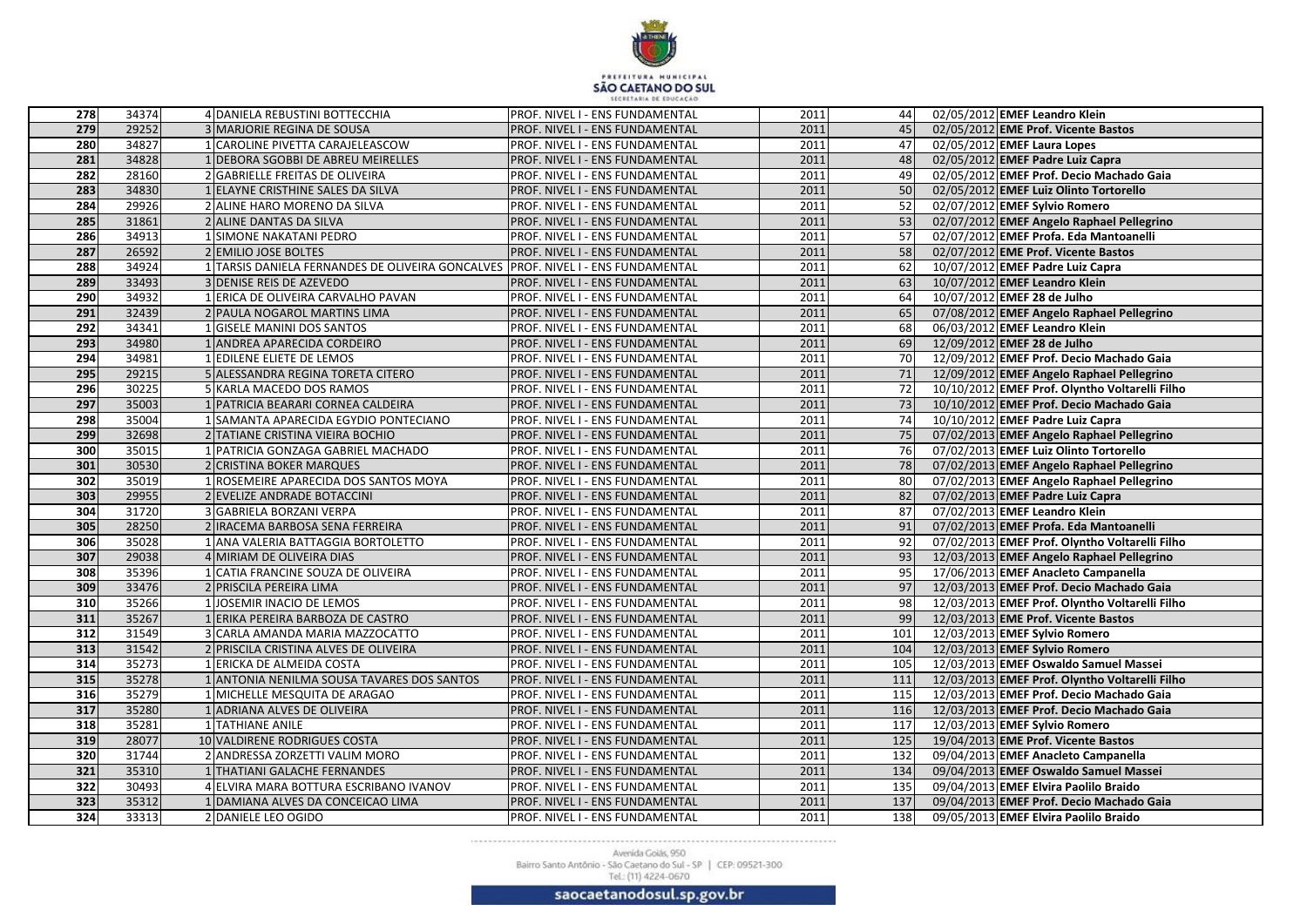

| 325              | 31095 | 2 SIRLENE APARECIDA CARETTE DE SOUSA     | PROF. NIVEL I - ENS FUNDAMENTAL | 2011 | 142 I           | 09/05/2013 EMEF Elvira Paolilo Braido             |
|------------------|-------|------------------------------------------|---------------------------------|------|-----------------|---------------------------------------------------|
| 326              | 35388 | MARCILENE DE SOUZA SALAZAR               | PROF. NIVEL I - ENS FUNDAMENTAL | 2011 | 144             | 09/05/2013 EMEF Elvira Paolilo Braido             |
| 327              | 35704 | LUCIVANE MARIA DE SOUSA                  | PROF. NIVEL I - ENS FUNDAMENTAL | 2013 |                 | 20/01/2014 EMEF Leandro Klein                     |
| 328              | 35708 | <b>FATIMA APARECIDA DUARTE RIBA</b>      | PROF. NIVEL I - ENS FUNDAMENTAL | 2013 |                 | 20/01/2014 EMEF Prof. Decio Machado Gaia          |
| 329              | 35518 | 3 ANGELA CRISTIANE PALLADINO DIAN        | PROF. NIVEL I - ENS FUNDAMENTAL | 2013 |                 | 08/04/2014 EMEF Luiz Olinto Tortorello            |
| 330              | 28407 | MEIRE CONCEICAO BACCI PEREIRA CANDIDO    | PROF. NIVEL I - ENS FUNDAMENTAL | 2013 |                 | 10/04/2014 EMEF Profa. Eda Mantoanelli            |
| 331              | 32297 | CARLA MARIA TEIXEIRA NEVES               | PROF. NIVEL I - ENS FUNDAMENTAL | 2013 |                 | 10/04/2014 EMEF Profa. Eda Mantoanelli            |
| 332              | 36309 | SILMARA APARECIDA JACOB                  | PROF. NIVEL I - ENS FUNDAMENTAL | 2013 | 13              | 10/04/2014 EMEF Dom Benedito Paulo Alves de Souza |
| 333              | 30330 | 2 ELIETE AGUILERA SANCHEZ                | PROF. NIVEL I - ENS FUNDAMENTAL | 2013 | 14              | 10/04/2014 EMEF Dom Benedito Paulo Alves de Souza |
| 334              | 33275 | 2 MARIA DE FATIMA DE SOUZA DIAS          | PROF. NIVEL I - ENS FUNDAMENTAL | 2013 | 15              | 10/04/2014 EMEF Profa. Eda Mantoanelli            |
| 335              | 36374 | MARIA DAS NEVES MACIEL                   | PROF. NIVEL I - ENS FUNDAMENTAL | 2013 | 20              | 06/05/2014 EMEF Leandro Klein                     |
| 336              | 36375 | <b>ANTONIA MONICA FERRO MENDES</b>       | PROF. NIVEL I - ENS FUNDAMENTAL | 2013 | 22              | 06/05/2014 EMEF Padre Luiz Capra                  |
| $\boxed{337}$    | 36422 | <b>ERICO RICARDO RODRIGUES DE MORAES</b> | PROF. NIVEL I - ENS FUNDAMENTAL | 2013 | 23              | 11/07/2014 EMEF Padre Luiz Capra                  |
| 338              | 32324 | 2 ROSEMEIRE BERGARA                      | PROF. NIVEL I - ENS FUNDAMENTAL | 2013 | 29              | 11/07/2014 EMEF Leandro Klein                     |
| 339              | 36419 | DAYANE ARAUJO CANUTO                     | PROF. NIVEL I - ENS FUNDAMENTAL | 2013 | 32              | 11/07/2014 EMEF Sylvio Romero                     |
| 340              | 33943 | 2 ARIANE PELICER                         | PROF. NIVEL I - ENS FUNDAMENTAL | 2013 | 33              | 11/07/2014 EMEF Profa. Eda Mantoanelli            |
| 341              | 32433 | 2 KATIA REGINA PADUANO ZANONA            | PROF. NIVEL I - ENS FUNDAMENTAL | 2013 | 34              | 16/03/2015 EMEF Padre Luiz Capra                  |
| 342              | 33253 | 2 JOAO EVANGELISTA DE SANTANA JUNIOR     | PROF. NIVEL I - ENS FUNDAMENTAL | 2013 | 38              | 16/03/2015 EMEF Padre Luiz Capra                  |
| $\overline{343}$ | 32283 | 3 MARIA ENCARNACION CARMONA MENDES       | PROF. NIVEL I - ENS FUNDAMENTAL | 2013 | 39              | 16/03/2015 EMEF Leandro Klein                     |
| 344              | 30438 | 2 NADIR APARECIDA CRESCENCIO PEREIRA     | PROF. NIVEL I - ENS FUNDAMENTAL | 2013 | 40              | 16/03/2015 EMEF Profa. Eda Mantoanelli            |
| 345              | 23690 | <b>3 SORAIA KRUNFLY</b>                  | PROF. NIVEL I - ENS FUNDAMENTAL | 2013 | 41              | 16/03/2015 EMEF Anacleto Campanella               |
| 346              | 36536 | MARILIA BARBOSA DA SILVA                 | PROF. NIVEL I - ENS FUNDAMENTAL | 2013 | 47              | 23/04/2015 EMEF Profa. Eda Mantoanelli            |
| 347              | 36537 | AZELIA DA SILVA NUNES                    | PROF. NIVEL I - ENS FUNDAMENTAL | 2013 | 49              | 23/04/2015 EME Prof. Vicente Bastos               |
| 348              | 32426 | 2 CLARICE DUARTE PEREZ MUTTI             | PROF. NIVEL I - ENS FUNDAMENTAL | 2013 | 50              | 23/04/2015 EMEF Dom Benedito Paulo Alves de Souza |
| 349              | 34597 | 2 RENATA MARIS DOS SANTOS GALBIATI       | PROF. NIVEL I - ENS FUNDAMENTAL | 2013 | 52              | 23/04/2015 EMEF Oswaldo Samuel Massei             |
| 350              | 33307 | 2 ERIKA DE MORAES VIANA                  | PROF. NIVEL I - ENS FUNDAMENTAL | 2013 | 53              | 23/04/2015 EMEF Profa. Eda Mantoanelli            |
| 351              | 32202 | 3 VERA LUCIA SANCHES RIBEIRO             | PROF. NIVEL I - ENS FUNDAMENTAL | 2013 | 54              | 23/04/2015 EMEF Anacleto Campanella               |
| 352              | 36572 | ANDREIA CRISTINA TORTELE DOS SANTOS      | PROF. NIVEL I - ENS FUNDAMENTAL | 2013 | 56              | 15/06/2015 EMEF Padre Luiz Capra                  |
| 353              | 36573 | ILZA SIMIONI ALVES SILVERIO              | PROF. NIVEL I - ENS FUNDAMENTAL | 2013 | 58              | 15/06/2015 EMEF Elvira Paolilo Braido             |
| 354              | 30492 | 3 IRANI PAES MELLA                       | PROF. NIVEL I - ENS FUNDAMENTAL | 2013 | 59              | 15/06/2015 EMEF Sylvio Romero                     |
| 355              | 26904 | 4 MARIA DO ROZARIO SILVA DE ANDRADE      | PROF. NIVEL I - ENS FUNDAMENTAL | 2013 | 60              | 15/06/2015 EMEF Sylvio Romero                     |
| 356              | 36576 | 5 HELENA RAMOS LOMBARDI BORGES           | PROF. NIVEL I - ENS FUNDAMENTAL | 2013 | 61              | 15/06/2015 EMEF Anacleto Campanella               |
| 357              | 31745 | 2 ROSANA OLIVEIRA CASTAGNA FERRARI       | PROF. NIVEL I - ENS FUNDAMENTAL | 2013 | 62              | 15/06/2015 EMEF Sylvio Romero                     |
| 358              | 29585 | 3 KATIA APARECIDA DOMINGUES GOUVEIA      | PROF. NIVEL I - ENS FUNDAMENTAL | 2013 | 63              | 15/06/2015 EMEF Elvira Paolilo Braido             |
| 359              | 36579 | 1 LILIAN ANTUNES MARIANO CASTRO DE SOUZA | PROF. NIVEL I - ENS FUNDAMENTAL | 2013 | 64              | 15/06/2015 EMEF Profa. Eda Mantoanelli            |
| 360              | 35423 | 2 CRISTIANE MONTEIRO FERNANDES           | PROF. NIVEL I - ENS FUNDAMENTAL | 2013 | 65              | 15/06/2015 EMEF Oswaldo Samuel Massei             |
| 361              | 32559 | 2 ANDREA QUEIROZ SILVA                   | PROF. NIVEL I - ENS FUNDAMENTAL | 2013 | 73              | 15/06/2015 EMEF Padre Luiz Capra                  |
| 362              | 31589 | 2 EVELIN CRISTINA TREVISAN               | PROF. NIVEL I - ENS FUNDAMENTAL | 2013 | 74              | 15/06/2015 EMEF Sylvio Romero                     |
| 363              | 36585 | 1 LILIANE DA SILVA BORGES                | PROF. NIVEL I - ENS FUNDAMENTAL | 2013 | 76I             | 15/06/2015 EME Prof. Vicente Bastos               |
| 364              | 36601 | LARISSA MAYARA DE ARRUDA PRADO           | PROF. NIVEL I - ENS FUNDAMENTAL | 2013 | 78              | 06/08/2015 EMEF Luiz Olinto Tortorello            |
| 365              | 36586 | GABRIELA CAMPAGNARO DA SILVA             | PROF. NIVEL I - ENS FUNDAMENTAL | 2013 | 79              | 15/06/2015 EMEF Anacleto Campanella               |
| 366              | 36589 | 1 AMANDA MARTINS                         | PROF. NIVEL I - ENS FUNDAMENTAL | 2013 | 80 I            | 15/06/2015 EMEF Senador Flaquer                   |
| 367              | 32553 | 2 LARISSA DE MELO OLIVEIRA               | PROF. NIVEL I - ENS FUNDAMENTAL | 2013 | 81              | 15/06/2015 EMEF Padre Luiz Capra                  |
| 368              | 36720 | JULIANA DE PAULA VIEIRA PICCININ         | PROF. NIVEL I - ENS FUNDAMENTAL | 2015 | 6               | 07/07/2016 EMEF Prof. Decio Machado Gaia          |
| 369              | 29759 | 2 GLAUCIANA OLIVEIRA DE SOUSA            | PROF. NIVEL I - ENS FUNDAMENTAL | 2015 |                 | 09/03/2017 EMEF Sylvio Romero                     |
| 370              | 36893 | ADRIANA MARINHEIRO MACHADO.              | PROF. NIVEL I - ENS FUNDAMENTAL | 2015 |                 | 24/04/2017 EMEF Senador Flaquer                   |
| 371              | 36818 | 1 SUELI MENDES ALMEIDA                   | PROF. NIVEL I - ENS FUNDAMENTAL | 2015 | 12 <sup>1</sup> | 09/03/2017 EMEF Padre Luiz Capra                  |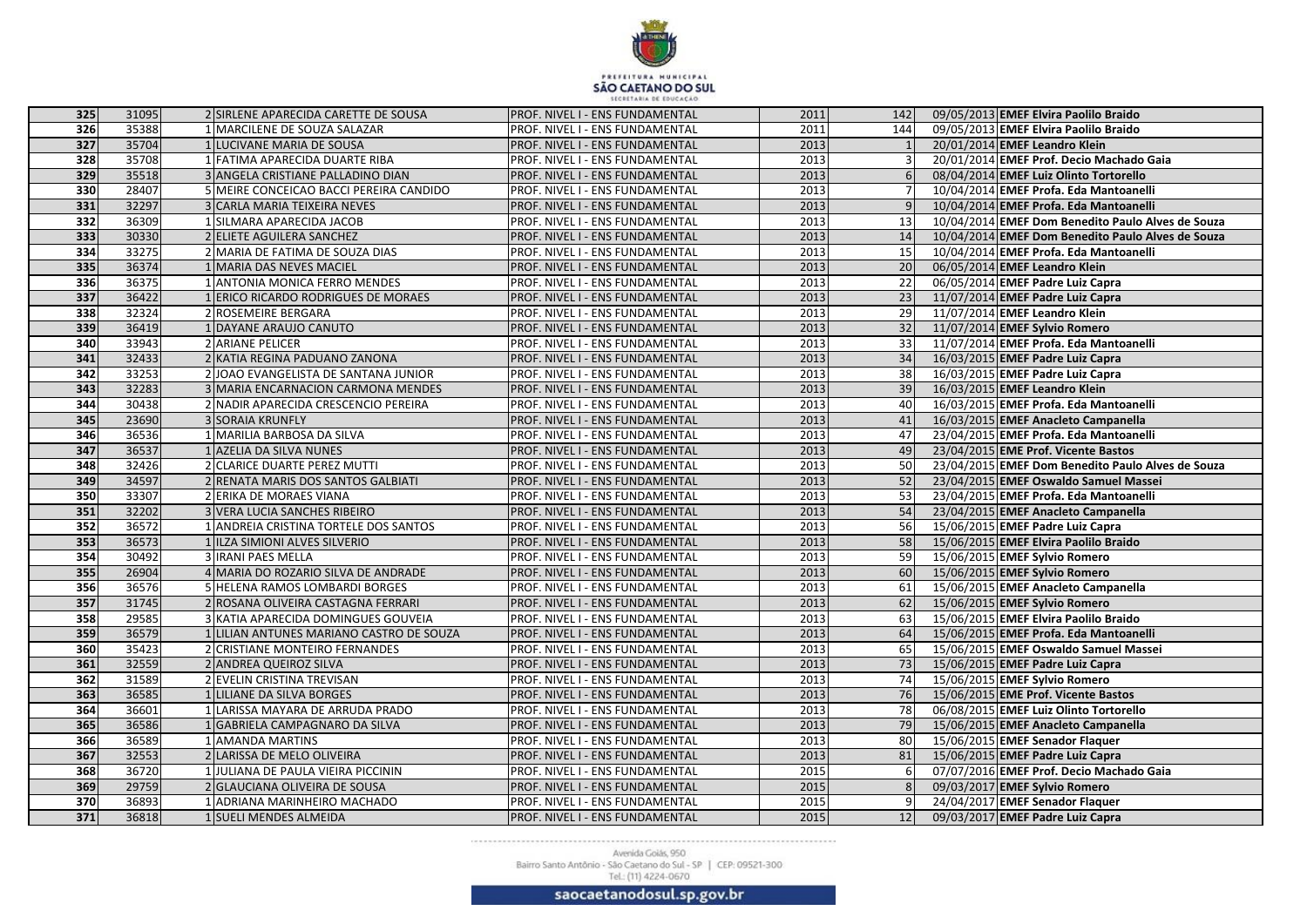

| 372              | 36895          | 1 EGLE MARIA PORTELA                                   | PROF. NIVEL I - ENS FUNDAMENTAL                                    | 2015         | 13 <sup>1</sup>       | 24/04/2017 EMEF Padre Luiz Capra                                   |
|------------------|----------------|--------------------------------------------------------|--------------------------------------------------------------------|--------------|-----------------------|--------------------------------------------------------------------|
| $\overline{373}$ | 36896          | 1 ANGELA MARIA LUNA                                    | PROF. NIVEL I - ENS FUNDAMENTAL                                    | 2015         | 17                    | 24/04/2017 EMEF Padre Luiz Capra                                   |
| 374              | 36897          | 1 ARIANE ALMEIDA FREIRE SOUZA                          | PROF. NIVEL I - ENS FUNDAMENTAL                                    | 2015         | 18                    | 24/04/2017 EME Prof. Vicente Bastos                                |
| 375              | 37161          | 1 VICTOR CARLOS BELONI                                 | PROF. NIVEL I - ENS FUNDAMENTAL                                    | 2015         | 20                    | 13/06/2017 EMEF Senador Flaquer                                    |
| 376              | 37162          | 1 NATALIA FRANCISQUETTI SILVA VIEIRA                   | PROF. NIVEL I - ENS FUNDAMENTAL                                    | 2015         | 21                    | 13/06/2017 EMEF Leandro Klein                                      |
| 377              | 31540          | 4 PATRICIA APARECIDA CARDOSO BERTOLUCCI                | PROF. NIVEL I - ENS FUNDAMENTAL                                    | 2015         | 32                    | 13/03/2018 EME Prof. Vicente Bastos                                |
| 378              | 34671          | 2 PAMELA DOS SANTOS MORAIS FRANCOZZO                   | PROF. NIVEL I - ENS FUNDAMENTAL                                    | 2015         | 38                    | 13/03/2018 EMEF 28 de Julho                                        |
| 379              | 37360          | <b>CAROLINE BONO OLIVEIRA</b>                          | PROF. NIVEL I - ENS FUNDAMENTAL                                    | 2015         | 40 I                  | 13/03/2018 EMEF Oswaldo Samuel Massei                              |
| 380              | 37361          | FATIMA SATIN PRETTI DE OLIVEIRA                        | PROF. NIVEL I - ENS FUNDAMENTAL                                    | 2015         | 41                    | 13/03/2018 EMEF 28 de Julho                                        |
| 381              | 37362          | MARIA REGINA TORREGLOSA DO CARMO                       | PROF. NIVEL I - ENS FUNDAMENTAL                                    | 2015         | 42                    | 13/03/2018 EMEF 28 de Julho                                        |
| 382              | 37363          | <b>GISLAINE CRISTINA CANDIDO SILVA DE AGUIRRE</b>      | PROF. NIVEL I - ENS FUNDAMENTAL                                    | 2015         | 44                    | 13/03/2018 EMEF Prof. Decio Machado Gaia                           |
| 383              | 28170          | 5 SORAYA MARTINI MANTOVANI                             | PROF. NIVEL I - ENS FUNDAMENTAL                                    | 2015         | 50                    | 13/03/2018 EMEF Profa. Eda Mantoanelli                             |
| 384              | 30416          | 2 FABIANE DIAS DE CARVALHO OLIVEIRA                    | PROF. NIVEL I - ENS FUNDAMENTAL                                    | 2015         | 52                    | 13/03/2018 EMEF 28 de Julho                                        |
| 385              | 37367          | RAFAELA DE AVILA CARDOSO                               | PROF. NIVEL I - ENS FUNDAMENTAL                                    | 2015         | 53                    | 13/03/2018 EMEF Luiz Olinto Tortorello                             |
| 386              | 37368          | PATRICIA ARAUJO WASINGER                               | PROF. NIVEL I - ENS FUNDAMENTAL                                    | 2015         | 56                    | 13/03/2018 EMEF Luiz Olinto Tortorello                             |
| 387              | 37369          | BIANCA VANUSA SILVA DE OLIVEIRA                        | PROF. NIVEL I - ENS FUNDAMENTAL                                    | 2015         | 57                    | 13/03/2018 EMEF Bartolomeu Bueno da Silva                          |
| 388              | 37370          | ALINE TOLEDO DE OLIVEIRA                               | PROF. NIVEL I - ENS FUNDAMENTAL                                    | 2015         | 59                    | 13/03/2018 EMEF Anacleto Campanella                                |
| 389              | 30049          | SONIA MARIA BELLETI DE MEDEIROS                        | PROF. NIVEL I - ENS FUNDAMENTAL                                    | 2015         | 60                    | 13/03/2018 EMEF Profa. Eda Mantoanelli                             |
| 390              | 37384          | <b>ANTONIA SOTO BARBOSA</b>                            | PROF. NIVEL I - ENS FUNDAMENTAL                                    | 2015         | 61                    | 11/04/2018 EMEF Luiz Olinto Tortorello                             |
| 391              | 32426          | 4 CLARICE DUARTE PEREZ MUTTI                           | PROF. NIVEL I - ENS FUNDAMENTAL                                    | 2015         | 62                    | 11/04/2018 EMEF Dom Benedito Paulo Alves de Souza                  |
| 392              | 30044          | 3 SILVIA ROSIN MEDINA                                  | PROF. NIVEL I - ENS FUNDAMENTAL                                    | 2015         | 63                    | 11/04/2018 EMEF Sylvio Romero                                      |
| 393              | 29932          | 2 ANDREA CLARA FREIRE BATISTA                          | PROF. NIVEL I - ENS FUNDAMENTAL                                    | 2015         | <b>66</b>             | 12/04/2018 EMEF Padre Luiz Capra                                   |
| 394              | 28132          | 9 ELISANGELA FATIMA DE SOUZA LOZANO RUBIO              | PROF. NIVEL I - ENS FUNDAMENTAL                                    | 2015         | <b>70</b>             | 11/04/2018 EMEF Dom Benedito Paulo Alves de Souza                  |
| 395              | 37390          | RODRIGO DIAS CADETE                                    | PROF. NIVEL I - ENS FUNDAMENTAL                                    | 2015         | 75                    | 11/04/2018 EMEF Anacleto Campanella                                |
| 396              | 37391          | LETICIA STRADA DEUS                                    | PROF. NIVEL I - ENS FUNDAMENTAL                                    | 2015         | 77I                   | 11/04/2018 EMEF Anacleto Campanella                                |
| 397              | 37392          | CAMILLA SERENA RITA CANTAFARO                          | PROF. NIVEL I - ENS FUNDAMENTAL                                    | 2015         | 79                    | 11/04/2018 EMEF Senador Flaquer                                    |
| 398              | 32921          | 2 ELISABETE SANTOS DE SOUZA                            | PROF. NIVEL I - ENS FUNDAMENTAL                                    | 2018         |                       | 03/06/2019 EMEF Padre Luiz Capra                                   |
| 399              | 35106          | 3 REGINA CELIA LIMA GUEDES DE OLIVEIRA                 | PROF. NIVEL I - ENS FUNDAMENTAL                                    | 2018         |                       | 03/06/2019 EMEF Padre Luiz Capra                                   |
| 400              | 37592          | SOLANGE MELO SANTOS                                    | PROF. NIVEL I - ENS FUNDAMENTAL                                    | 2018         |                       | 03/06/2019 EMEF Prof. Olyntho Voltarelli Filho                     |
| 401              | 37593          | <b>IVONE SAMPAIO DA SILVA</b>                          | PROF. NIVEL I - ENS FUNDAMENTAL                                    | 2018         |                       | 03/06/2019 EMEF Elvira Paolilo Braido                              |
| 402              | 36565          | 2 RITA DE CASSIA ASSIS BRANDAO SILVA                   | PROF. NIVEL I - ENS FUNDAMENTAL                                    | 2018         |                       | 03/06/2019 EMEF 28 de Julho                                        |
| 403              | 37594          | 1 JESSICA SAYURI YAMADA SILVA                          | PROF. NIVEL I - ENS FUNDAMENTAL                                    | 2018         |                       | 03/06/2019 EMEF Elvira Paolilo Braido                              |
| 404              | 36599          | 2 ANA LUCIA MOURA DE ABREU XAVIER                      | PROF. NIVEL I - ENS FUNDAMENTAL                                    | 2018         | 11                    | 05/07/2019 EME Prof. Vicente Bastos                                |
| 405<br>406       | 37671          | DANIELE APARECIDA RODRIGUES GERIZANI                   | PROF. NIVEL I - ENS FUNDAMENTAL                                    | 2018         | 15                    | 05/07/2019 EMEF Bartolomeu Bueno da Silva                          |
| 407              | 37672<br>37674 | 1 ANDREA ALVES DA SILVA LOURENCO                       | PROF. NIVEL I - ENS FUNDAMENTAL                                    | 2018<br>2018 | 16<br>19              | 05/07/2019 EMEF Leandro Klein                                      |
|                  |                | 1 ANGELA SANTANA RAFAINI PARENTE                       | PROF. NIVEL I - ENS FUNDAMENTAL                                    |              |                       | 05/07/2019 EMEF 28 de Julho                                        |
| 408              | 37675          | 1 KATIA SOUZA BRAGA DE MARIA                           | PROF. NIVEL I - ENS FUNDAMENTAL                                    | 2018         | 21<br>$\overline{22}$ | 05/07/2019 EMEF Prof. Decio Machado Gaia                           |
| 409<br>410       | 35999<br>37678 | 2 JACILEIDE DE MORAIS DONNIANNI                        | PROF. NIVEL I - ENS FUNDAMENTAL<br>PROF. NIVEL I - ENS FUNDAMENTAL | 2018<br>2018 | 24                    | 05/07/2019 EME Prof. Vicente Bastos                                |
| 411              | 37679          | 1 MARIANE TODESCHINI<br>1 SONILEIDE BORGES DE CARVALHO | PROF. NIVEL I - ENS FUNDAMENTAL                                    | 2018         | 25                    | 10/07/2019 EME Prof. Vicente Bastos<br>10/07/2019 EMEF Laura Lopes |
| 412              | 37680          | 1 FERNANDA MARIA DA SILVA                              | PROF. NIVEL I - ENS FUNDAMENTAL                                    | 2018         | 26                    | 10/07/2019 EMEF Elvira Paolilo Braido                              |
| 413              | 37681          | 1 ANDREA ORTOLANI DE PAULA DIAS                        | PROF. NIVEL I - ENS FUNDAMENTAL                                    | 2018         | 27                    | 10/07/2019 EMEF 28 de Julho                                        |
| 414              | 37682          | 1 JULIANA NUNES GENEROSO DA SILVA                      | PROF. NIVEL I - ENS FUNDAMENTAL                                    | 2018         | 31                    | 10/07/2019 EMEF Prof. Decio Machado Gaia                           |
| 415              | 37683          | 1 FLAVIA CAMARGO DE MELO                               | PROF. NIVEL I - ENS FUNDAMENTAL                                    | 2018         | 32                    | 10/07/2019 EMEF Prof. Olyntho Voltarelli Filho                     |
| 416              | 37712          | <b>DEBORA REGINA CONDE PEREIRA DA SILVA</b>            | PROF. NIVEL I - ENS FUNDAMENTAL                                    | 2018         | 33                    | 01/08/2019 EMEF Prof. Decio Machado Gaia                           |
| 417              | 35693          | 2 PATRICIA XAVIER SANTIAGO TOSI                        | PROF. NIVEL I - ENS FUNDAMENTAL                                    | 2018         | 37                    | 01/08/2019 EMEF 28 de Julho                                        |
| 418              | 37714          | 1 FLAVIA ANDRESSA RAAB SAI                             | PROF. NIVEL I - ENS FUNDAMENTAL                                    | 2018         | 38                    | 01/08/2019 EMEF Prof. Decio Machado Gaia                           |
|                  |                |                                                        |                                                                    |              |                       |                                                                    |